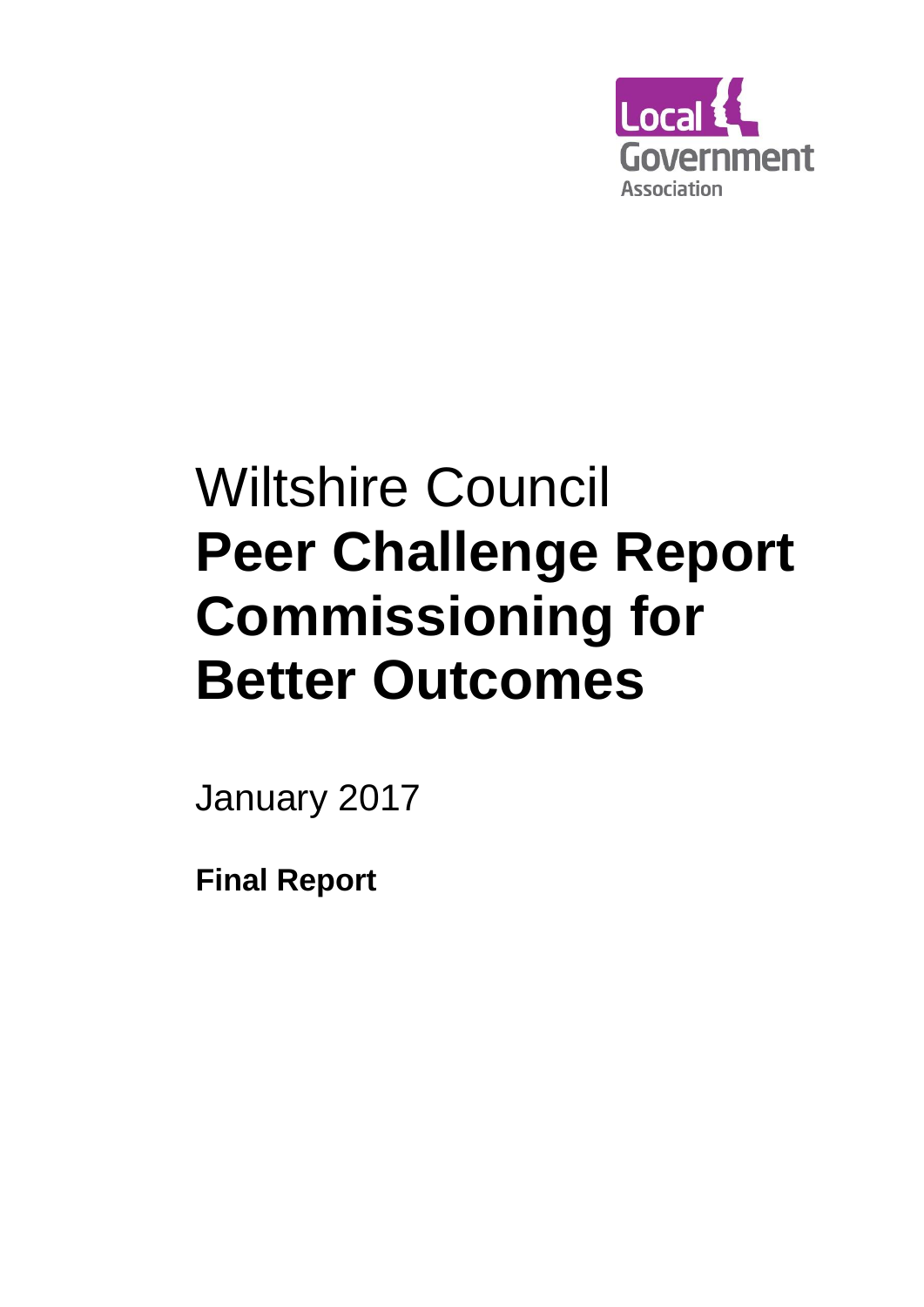## **Table of contents**

| Person Centred and Outcome Focused  14             |  |
|----------------------------------------------------|--|
| Promotes a Sustainable and Diverse Market Place 17 |  |
|                                                    |  |
|                                                    |  |
|                                                    |  |

Appendix 1 – Commissioning for Better Outcomes Standards

Appendix 2 – Links for Co-production, User engagement and workforce development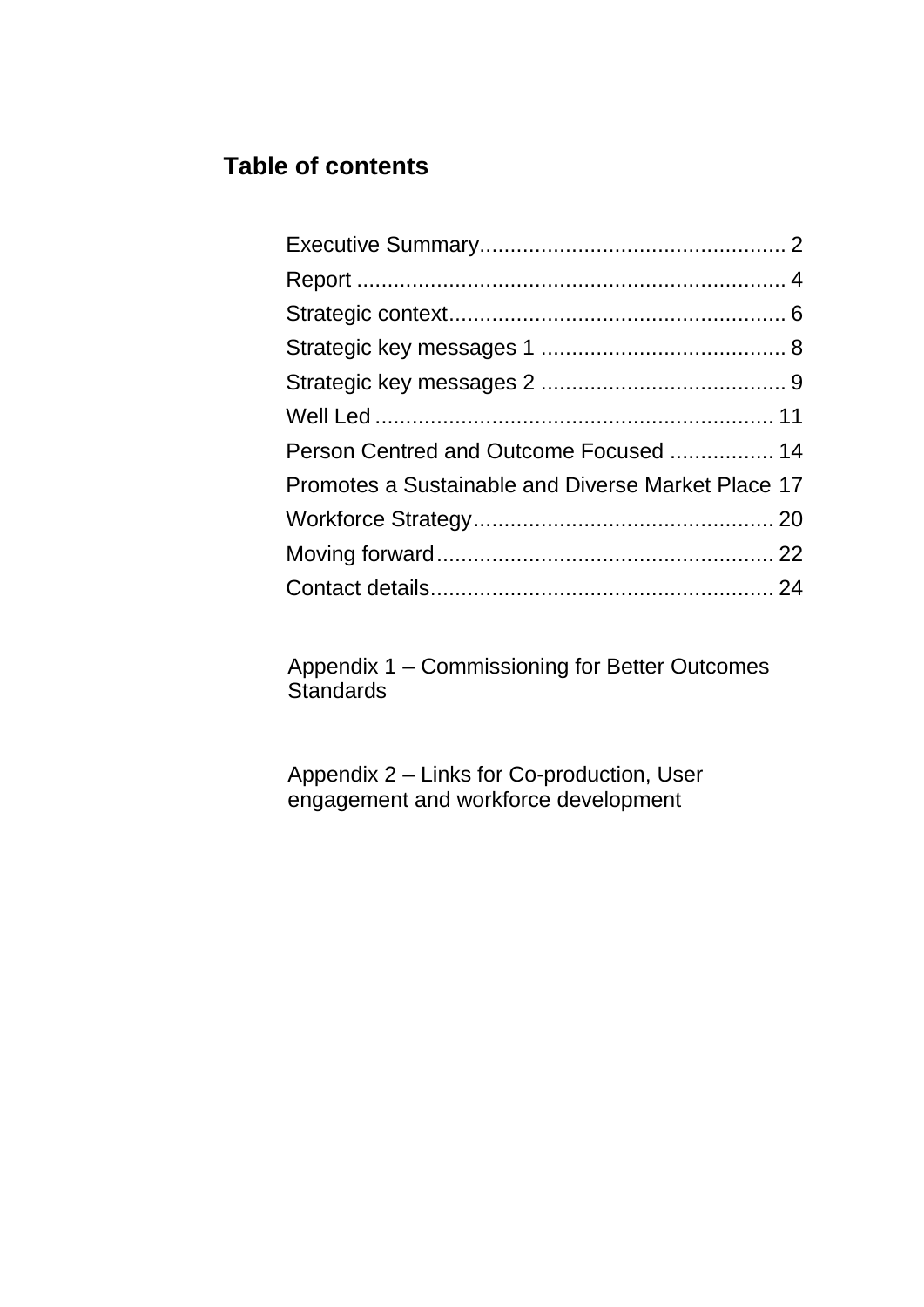# **Executive Summary**

Wiltshire Council asked the Local Government Association (LGA) to run a Commissioning for Better Outcomes Peer Challenge. The work was commissioned by James Cawley, Associate Director, Adult Social Care Commissioning and Carolyn Godfrey, Corporate Director, who was the client for this work. They were seeking an external view on how the Council and its partners were working together through the commissioning relationship to address the current and future workforce challenges faced with the wider social care workforce. The Council intends to use the findings of this peer challenge as a marker on their improvement journey. The focus for the challenge was:

- To provide feedback on the three domains of the national standards
- To consider how Wiltshire might support providers to deliver the appropriate workforce over the next five years.

It was clear to the team that there was strong political leadership for Adult Social Care. Since his appointment in the summer of 2016 the portfolio holder had engaged fully with the service, talking with and listening to staff, partners and service users. There was also an increasing awareness of ASC issues within Council.

The team was impressed with the quality of staff that they met who were engaged and eager to share their experiences and views. There was an openness to developing new ideas and being prepared to work in new ways as evidenced by the approach to flexible and joint working. People expressed that they were proud to work for the Council and said that it was a good place to work.

The team noted that there were improving relationships with partners. It was clear that significant effort had been made from both sides of the commissioning relationship and that this represented an area for future innovation and efficiency.

More could be done to ensure that clear and consistent lines of communication are in place. This would allow corporate messages to be understood by all staff as well as providing a mechanism for engaging with frontline staff and gathering intelligence to inform future strategy and operational policy.

The staff that the team met expressed their willingness and readiness to work towards an integration with Health. However, they did not know or were not always clear nor confident about what sort of integration they should be working towards; commissioning, delivery, structural or a combining of budgets so that money could be used more creatively. There needs to be a clear message stating the purpose of integration and what that will look like so that the positive approach of the staff can be built upon.

The Council's Area Boards were widely viewed as a positive way of engaging with local communities and for ensuring that local needs were addressed. These offer a mechanism for increasing engagement with ASC and how the assets possessed by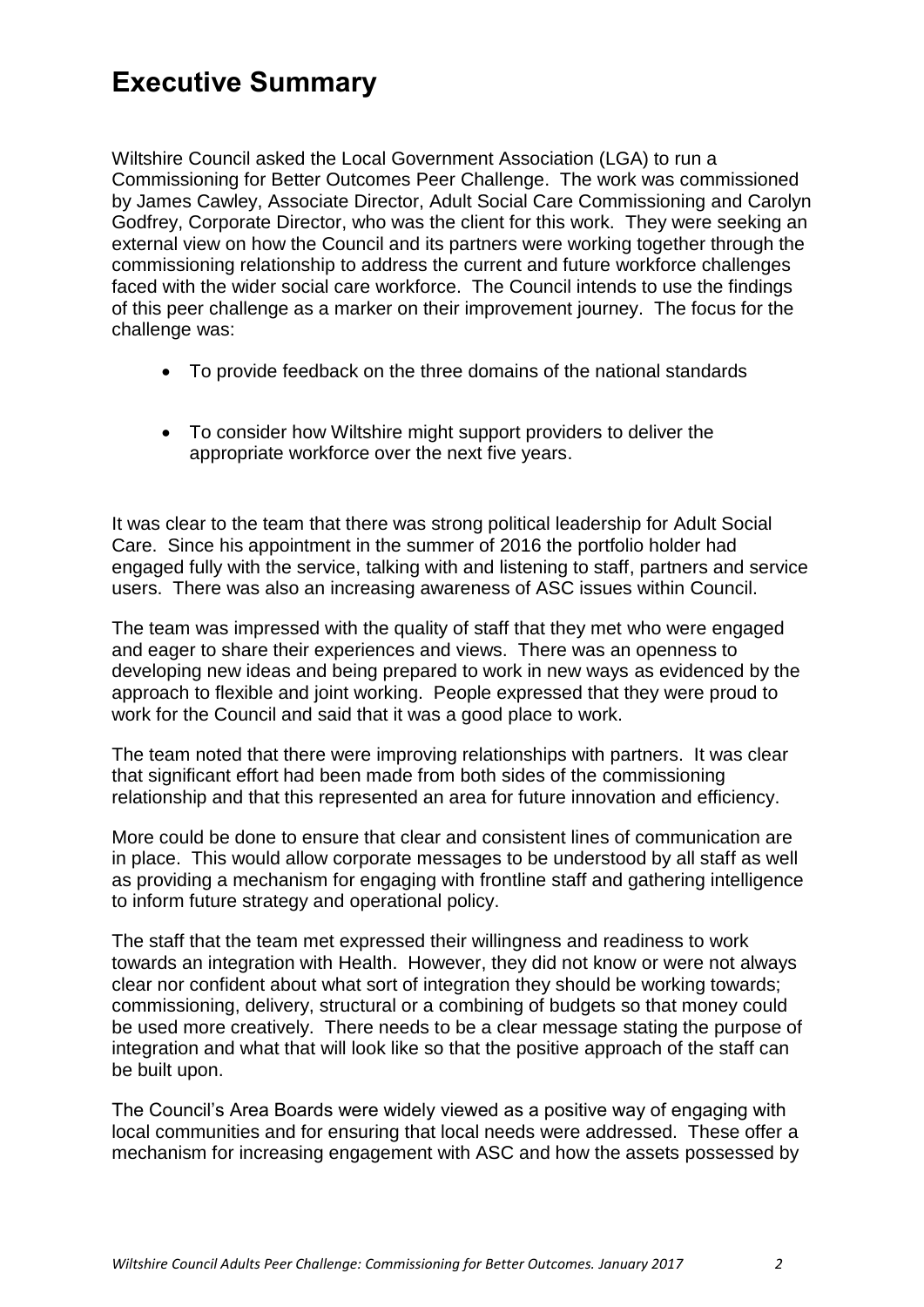the community, in terms of skills and abilities, could be matched with those in need of support.

More could be done to increase the amount and profile of coproduction with service users. Where coproduction activity already exists this needs to be promoted so that it is clearer to service users and partners that the Council is addressing issues raised by working with those who may be best placed to create effective solutions.

The Council should encourage providers to work more collaboratively with each other and with the Council itself in addressing skills shortages through the recruitment process. Currently there is competition between employers for the same scarce resource to meet the needs of the shared client group.

There needs to be a clear 'front door' to accessing ASC services. In particular the Council's website does not provide sufficient information or access into ASC services. At present there are multiple entry points and this is limiting the effectiveness of the commissioning approach to facilitating an efficient, person centred delivery model.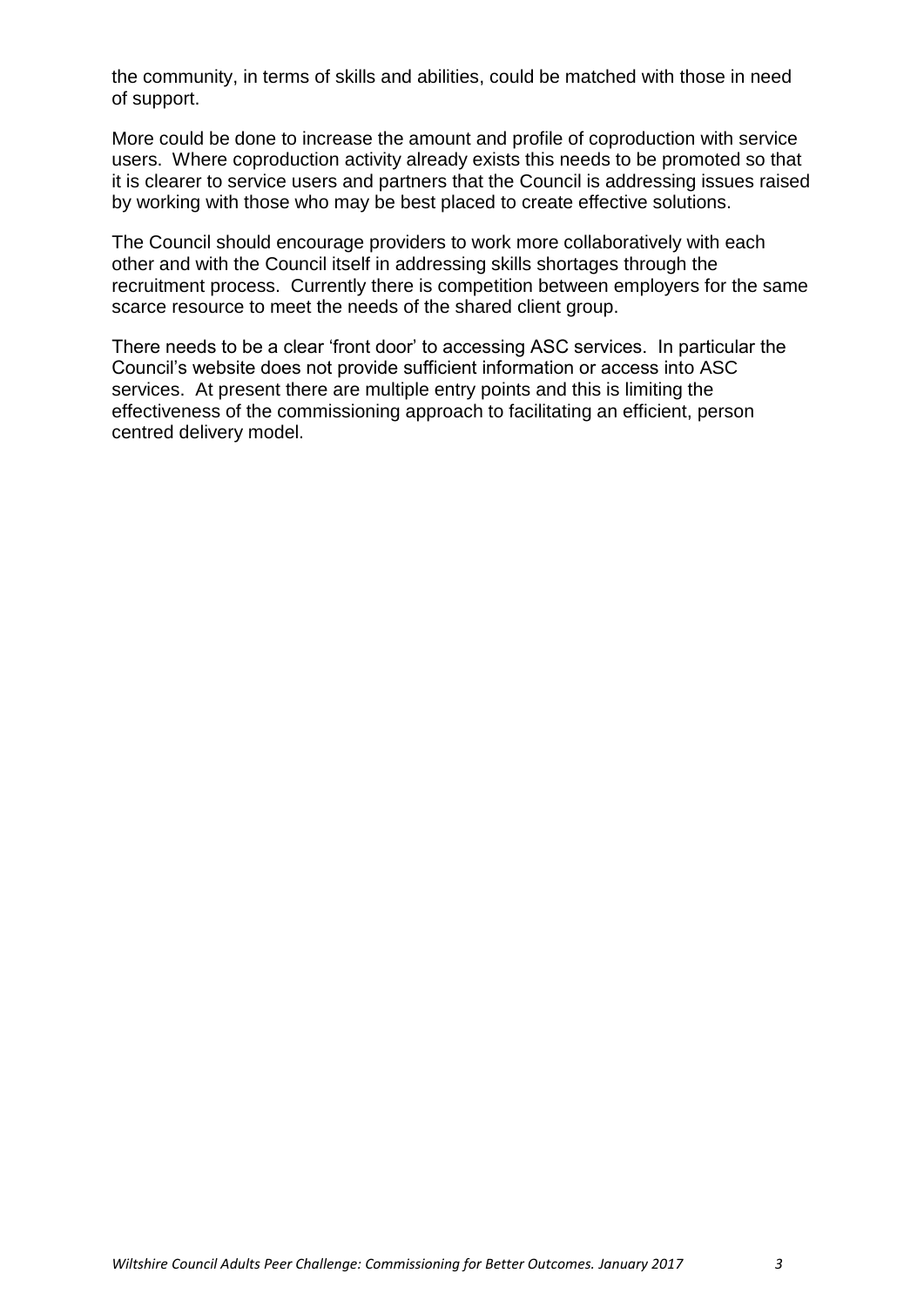# <span id="page-4-0"></span>Report **Background**

- 1. Wiltshire Council asked the Local Government Association (LGA) to run a Commissioning for Better Outcomes Peer Challenge. The work was commissioned by James Cawley, Associate Director, Adult Social Care Commissioning and Carolyn Godfrey, Corporate Director, who was the client for this work. They were seeking an external view on how the Council and its partners were working together through the commissioning relationship to address the current and future workforce challenges faced with the wider social care workforce. The Council intends to use the findings of this peer challenge as a marker on their improvement journey. The focus for the challenge was:
	- To provide feedback on the three domains of the national standards
	- To consider how Wiltshire might support providers to deliver the appropriate workforce over the next five years.
- 2. A peer challenge is designed to help an authority and its partners assess current achievements, areas for development and capacity to change. The peer challenge is not an inspection. Instead it offers a supportive approach, undertaken by friends – albeit 'critical friends'. It aims to help an organisation identify its current strengths, as much as what it needs to improve. But it should also provide it with a basis for further improvement.
- 3. The benchmark for this peer challenge was the Commissioning for Better Outcomes Standards. These were used as headings in the feedback with an addition of the scoping questions outlined above. The three CBO domains were used with another added to make four key headings:
	- Well Led
	- Person-centred and Outcomes-Focused
	- Promotes a Sustainable and Diverse Market Place
	- Workforce Strategy
- 4. Commissioning in adult social care is the local authority's cyclical activity to assess the needs of its population for care and support services, then designing, delivering, monitoring and evaluating those services to ensure appropriate outcomes. Effective commissioning cannot be achieved in isolation and is best delivered in close collaboration with others, most particularly people who use services and their families and carers. Successful outcomes are described in the Adult Social Care Outcomes Framework, Making it Real Statements and ADASS top tips for Directors, but above all must be described and defined by people who use services.
- 5. The members of the peer challenge team were:
	- **Margaret Willcox,** Commissioning Director & Director of Adult Social Care Services, Gloucestershire County Council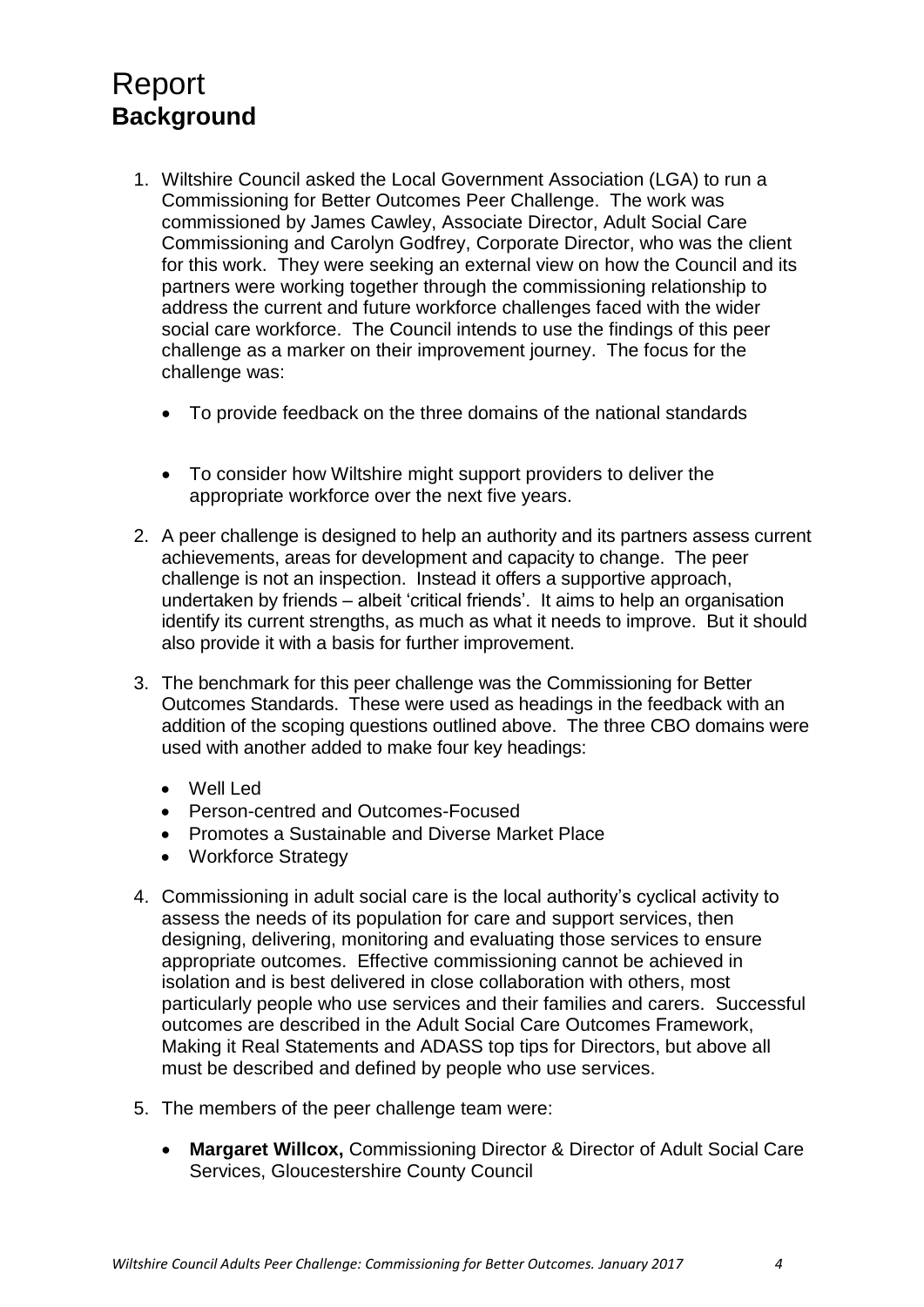- **Cllr Graham Gibbens,** Cabinet Member for Adult Social Care & Public Health, Kent County Council
- **Mel Lock,** Adults & Health Operations Director, Somerset County Council
- **Bridget Warr,** Chief Executive, United Kingdom Homecare Association (UKHCA)
- **Sarah Davies,** Volunteer, Healthwatch Wiltshire
- **Donna Telfer,** Independent Health & Community Consultant
- **Duncan Jordan,** Independent Public Sector Consultant
- **Jonathan Trubshaw,** Review Manager, LGA
- 6. The team was on-site from Monday 16<sup>th</sup> January Friday 20<sup>th</sup> January 2017. To deliver the strengths and areas for consideration in this report the peer review team reviewed nearly 100 documents, held 60 meetings and met and spoke with at least 95 people over four on-site days spending 46 working days on this project, the equivalent of more than 320 hours. The programme for the on-site phase included activities designed to enable members of the team to meet and talk to a range of internal and external stakeholders. These activities included:
	- interviews and discussions with councillors, officers, partners and providers
	- focus groups with managers, practitioners and frontline staff
	- information from those who access services
	- reading a range of documents provided by the Council, including a selfassessment against key questions completed by the Council and the CCG.
- 7. The LGA would like to thank Carolyn Godfrey, Corporate Director for Adult and Community Services, James Cawley, Associate Director, Adult Social Care Commissioning, Iain Kirby, Head of Business Change, Performance and Governance and their colleagues for the excellent job they did to make the detailed arrangements for a complex piece of work across key partners with a wide range of members, staff and those who access services. The peer challenge team would like to thank all those involved for their authentic, open and constructive responses during the challenge process and their obvious desire to improve outcomes; the team were all made very welcome.
- 8. The team's feedback to the Council on the last day of the review gave an overview of the key messages. This report builds on the initial findings and gives a detailed account of the challenge.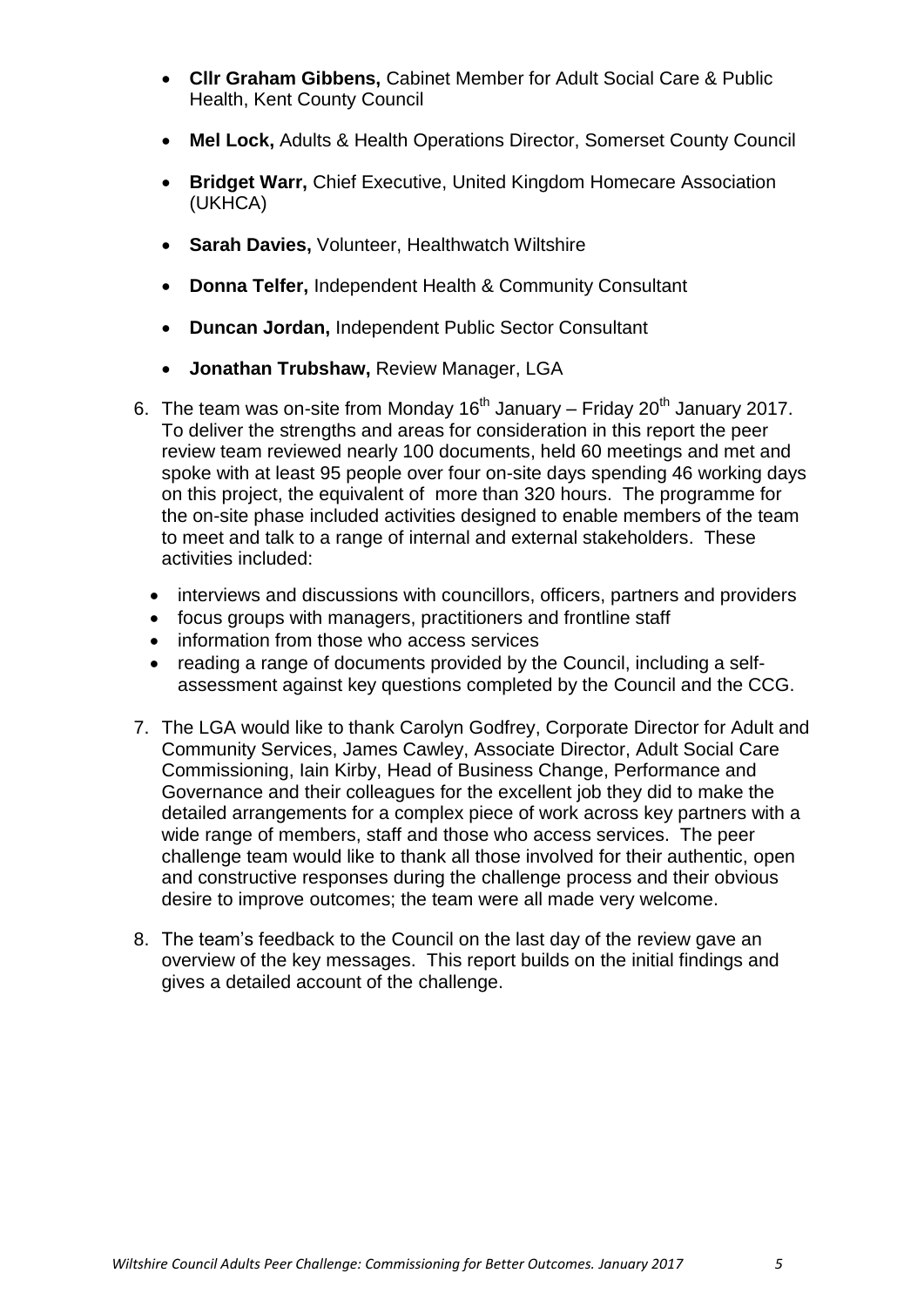## <span id="page-6-0"></span>**Strategic context**

- Unitary council since 2009.
- Growth in numbers of older people.
- Reduction in central Government funding.
- Budget growth in ASC, overall Council budget has reduced.
- More innovation and delivering differently.
- Significant employer.
- Large and expanding MOD presence.
- Large rural county

## **Key points**

- Key vacancies proving difficult to fill.
- Low unemployment.
- Planned increase of military families.
- National policy driving integration.
- Council's locality approach.
- Corporate leadership and matrix management.
- Recognition of ASC demand in budget allocations.
- 9. Wiltshire Council became a unitary authority in 2009, replacing the County Council and four district councils. It is a large county with a population of 471,000 but with 146 people per square kilometre it has a lower population density than the South West or England overall. The population as a whole is projected to rise by 10.4% over the next 15 years but with the working age population dropping by 6% to 54.4% and the retirement age population increasing by over 8% to 29.8%. There are 30,000 military personal and their dependents based in Wiltshire and this will increase by 4,000 by 2019 with many relocating from Germany. The Council's Cabinet takes most of the executive decision and the Council is currently led by two Corporate Directors who report to the Leader and the Cabinet. They are supported by 13 Associate Directors. Along with other local authorities the Council is receiving less funding from central government and is using the social care precept to help to invest £13.6m over the coming three years. Wiltshire has reinvigorated its relationships with providers and through the creation of 18 Area Boards is working to find solutions to local issues that make the most effective use of all the resources available to individuals and their communities.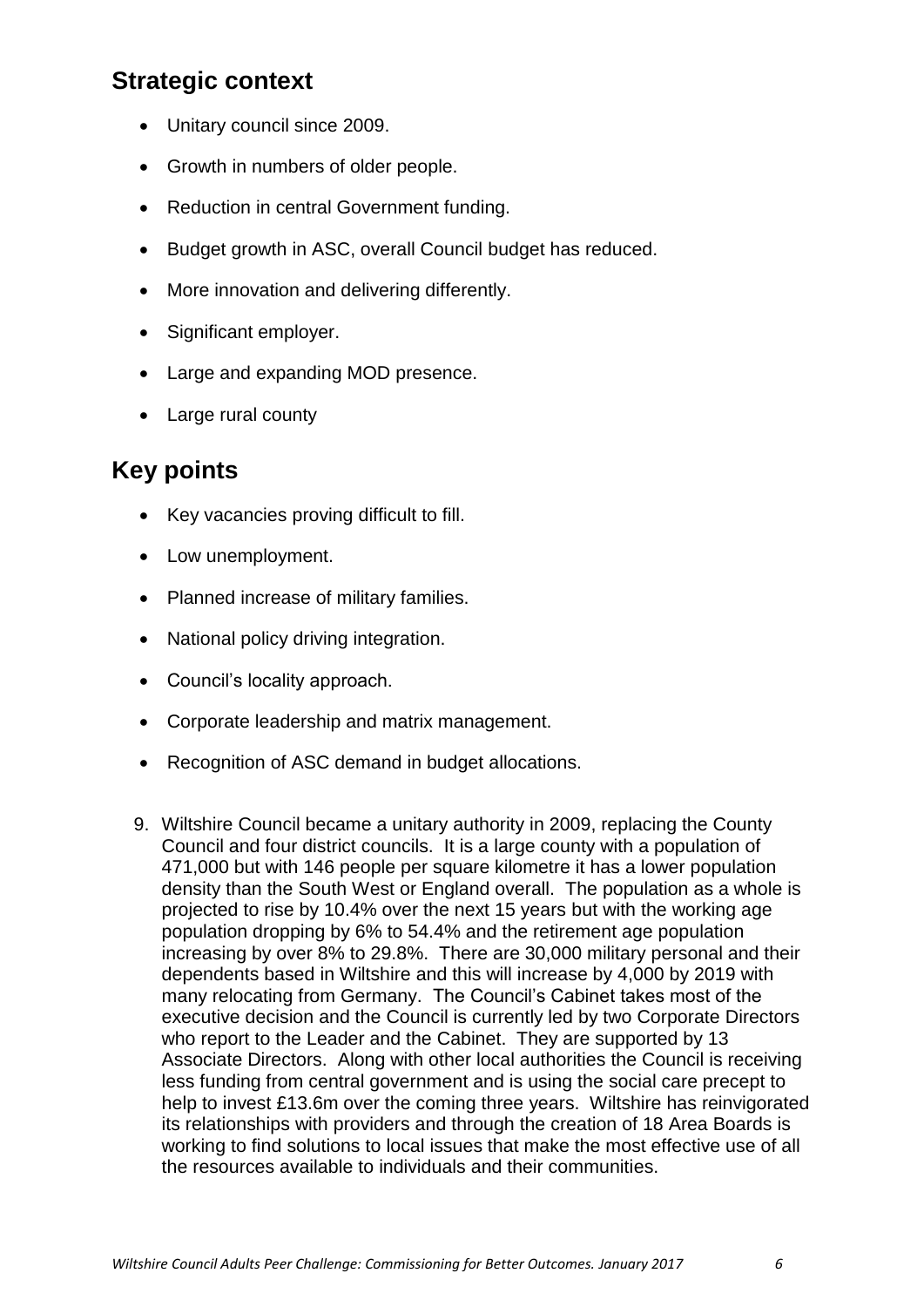- 10.From the information that the team gathered from the documents that they read and the interviews conducted there appeared to be hard to fill posts at all levels throughout the Health and care partnership, not just within social care. Vacancy rates were reported to be up to 30% when sickness absence was added to vacancies. The team received evidence from all the providers that they met that they were experiencing difficulties in attracting staff. One example given was of a nursing home that had been 'down-graded' to a residential home because they were unable to recruit nurses. Factors that contributed to the difficulties in recruitment included relatively low levels of unemployment that made caring roles unattractive and those with the appropriate skills hard to find. It was not lost on the team that one of the successes of the Council's economic plans has been to increase employment. However, with fewer people looking for work the pool of potential social care workers has shrunk and more needs to be done to work collaboratively so as to avoid losing time and resources on failed recruitment drives.
- 11.The Council operates a corporate management model with a matrix management approach. This allows for clear lines of management with reporting lines to other senior officers on relevant areas of work. The team acknowledged that this choice of operating model was taken to encourage information sharing and avoid silo working.
- 12.There was a clear understanding and recognition from the leadership of the Council of the demands on Adult Social Care, which was reflected in the budget allocations.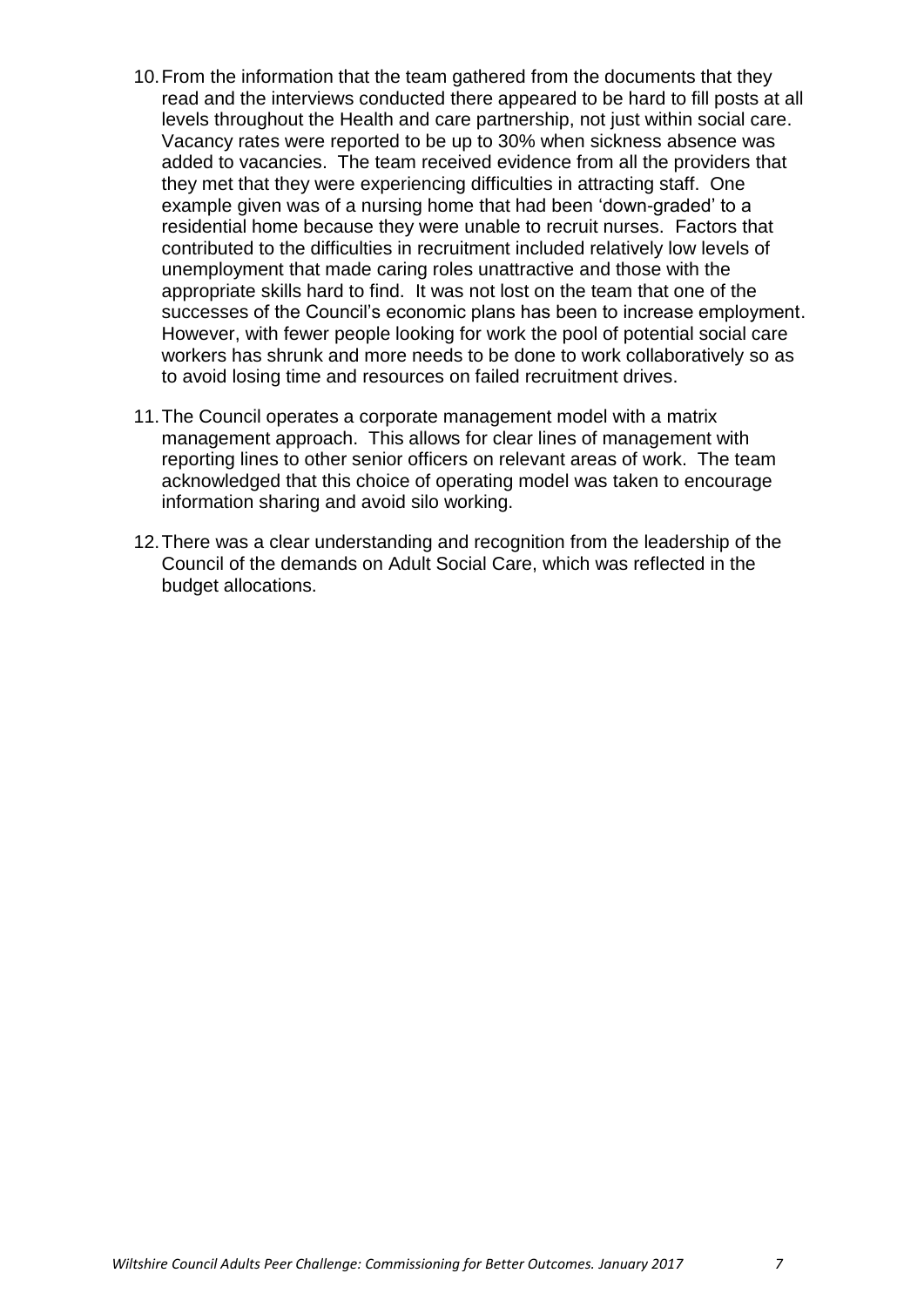## **Strategic key messages 1**

#### **Strengths**

- Strong political leadership.
- Openness to innovation and change.
- Motivated workforce eager to implement new ways of working.
- Improving relationships with partners.
- History of staff responding to direction and adapting to change.
- Potential of community focussed approach and an asset based model that promotes independence.
- 13.The team saw evidence of strong political leadership. They also heard from a number of sources that since his appointment the portfolio holder had engaged fully with the service, talking with and listening to staff, providing a clear direction and that this was appreciated by the staff and providers that the team met.
- 14.The team was impressed with the quality of staff that they met. People were engaged and eager to share their experiences and views. There was an openness to developing new ideas and being prepared to work in new ways. Staff had adapted well to various innovations including remote working and matrix management and that this willingness to embrace change provided a sound basis for any future integration arrangements. People expressed that they were proud to work for the Council and said that it was a good place to work.
- 15.The team noted that there were improving relationships with partners. It was clear that significant effort had been made from both sides of the commissioning relationship and that this represented an area for future innovation and efficiency.
- 16.Improving relationships had increased the partnership's ability to engage further with and develop the potential of communities to help themselves. There was a focus on people being made aware of their existing assets, including skills and abilities and this model was used to promote independence.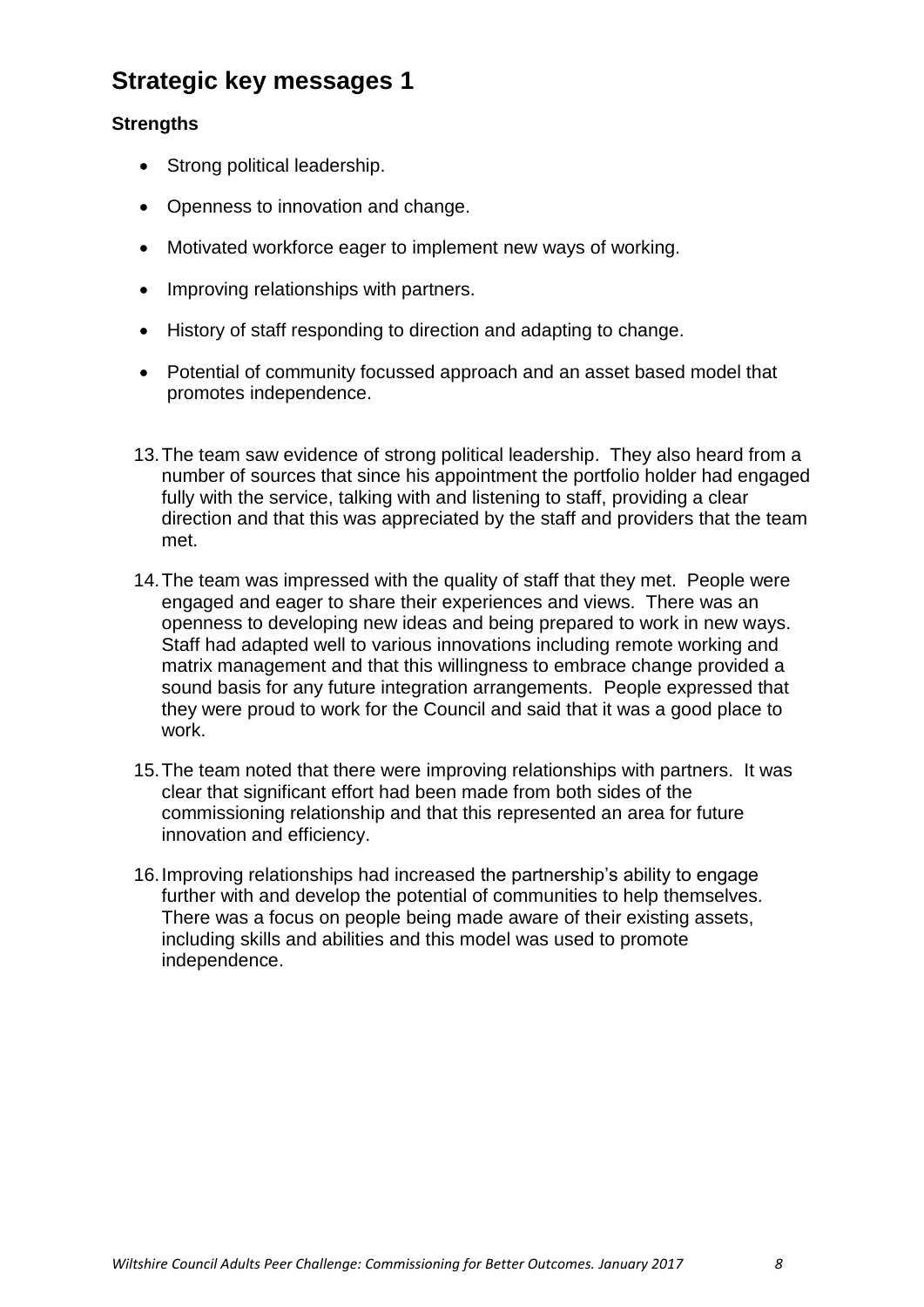## **Strategic key messages 2**

#### **Areas for consideration**

- Ensure all staff are clear on the corporate vision.
- Define and agree the model for integration.
- Define the broader commissioning approach and broadcast it.
- Establish clearer lines of communication, both vertically and horizontally, with simple, consistent messages.
- Raise the profile of service users and carers further by increasing coproduction.
- Connect the disparate recruitment processes, including independent providers.
- Refresh the access route to ASC in line with the corporate strategy.
- 17.The team heard that a lot of work had been undertaken to make staff aware of the corporate vision and that some of the impact of this work had been reflected back in the recent staff survey. Staff could describe the outcomes based approach for an individual and what this meant in terms of satisfaction and achievement of goals. However, the majority of the people the team met were not readily able to describe the vision and how their work contributed to achieving this. More could be done to ensure that clear and consistent lines of communication are in place. This would allow corporate messages to be understood by all staff as well as providing a mechanism for engaging with frontline staff and gathering intelligence to inform future strategy and operational policy. Given the matrix approach to management, these lines of communication need to be consistently applied across the organisation so as to address any potential for silo working and reluctance to share information between departments and more widely with partners
- 18.The staff that the team met expressed their willingness and readiness to work towards an integration with Health. There were examples of good crossorganisational working and cooperation, including the GP Demonstrator sites and so the word 'integration' may need to be clarified as to what this means. The staff whom the team met were not able to state clearly what sort of integration they should be working towards; commissioning, delivery, structural or a combining of budgets so that money could be used more creatively. There needs to be a clear message stating the purpose of integration and what that will look like so that the positive approach of the staff can be built upon.
- 19.More could be done to increase the amount and profile of coproduction with service users. Where coproduction activity already exists this needs to be promoted so that it is clearer to service users and partners that the Council is addressing issues raised by working with those who may be best placed to create effective solutions. Healthwatch Wiltshire and the newly formed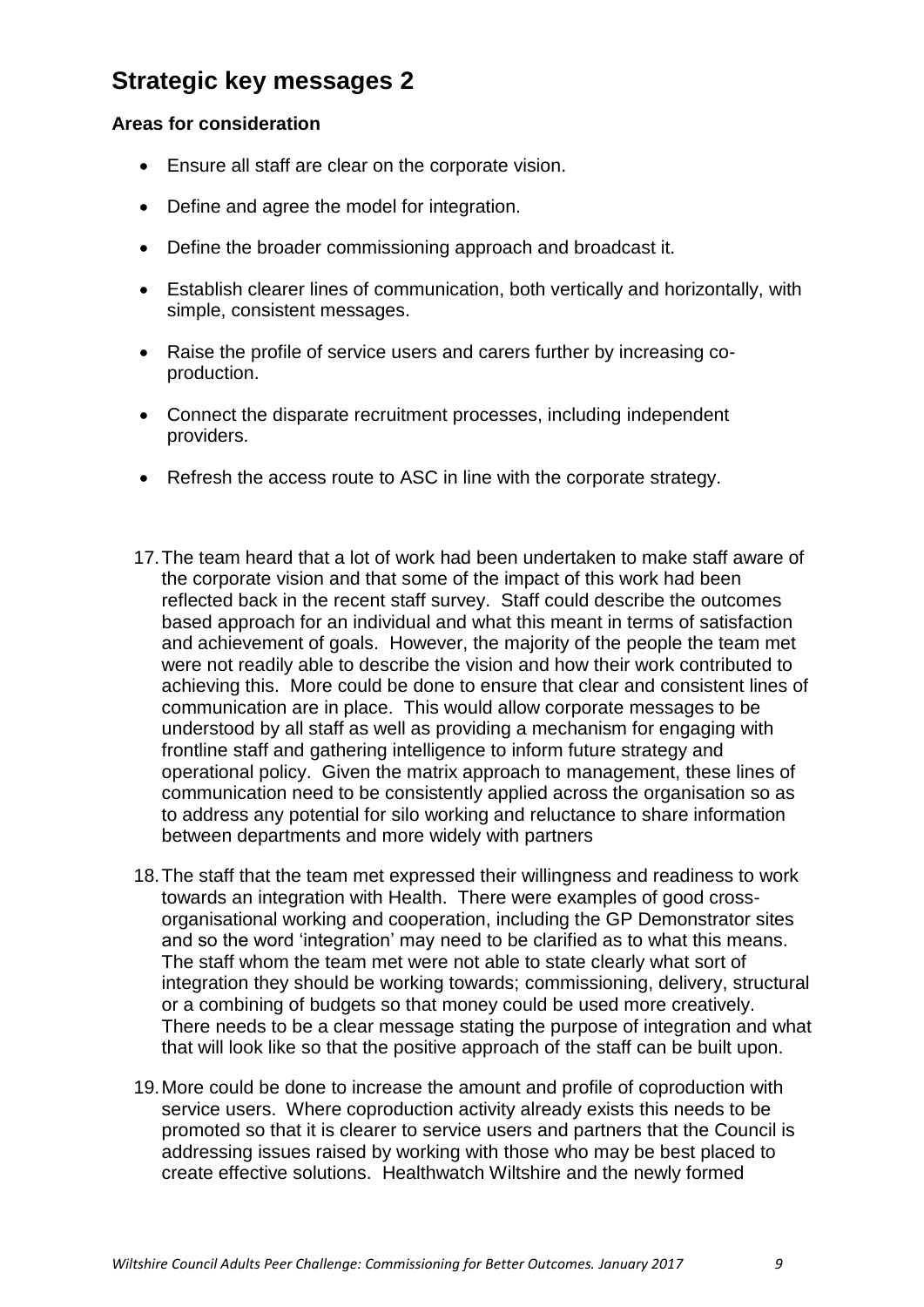voluntary sector forum are well placed to work in partnership to take forward this approach.

- 20.The Council should encourage providers to work more collaboratively with each other and with the Council itself in addressing skills shortages through the recruitment process. Currently there is competition between employers, in both Health and social care, for the same scare resource to meet the needs of the shared client group.
- 21.There needs to be a clear 'front door' to accessing Adult Social Care (ASC) services. In particular the Council's website does not provide sufficient information or user friendly access into ASC services. At present there are multiple entry points and this is limiting the effectiveness of the commissioning approach to facilitating an efficient, person centred delivery model.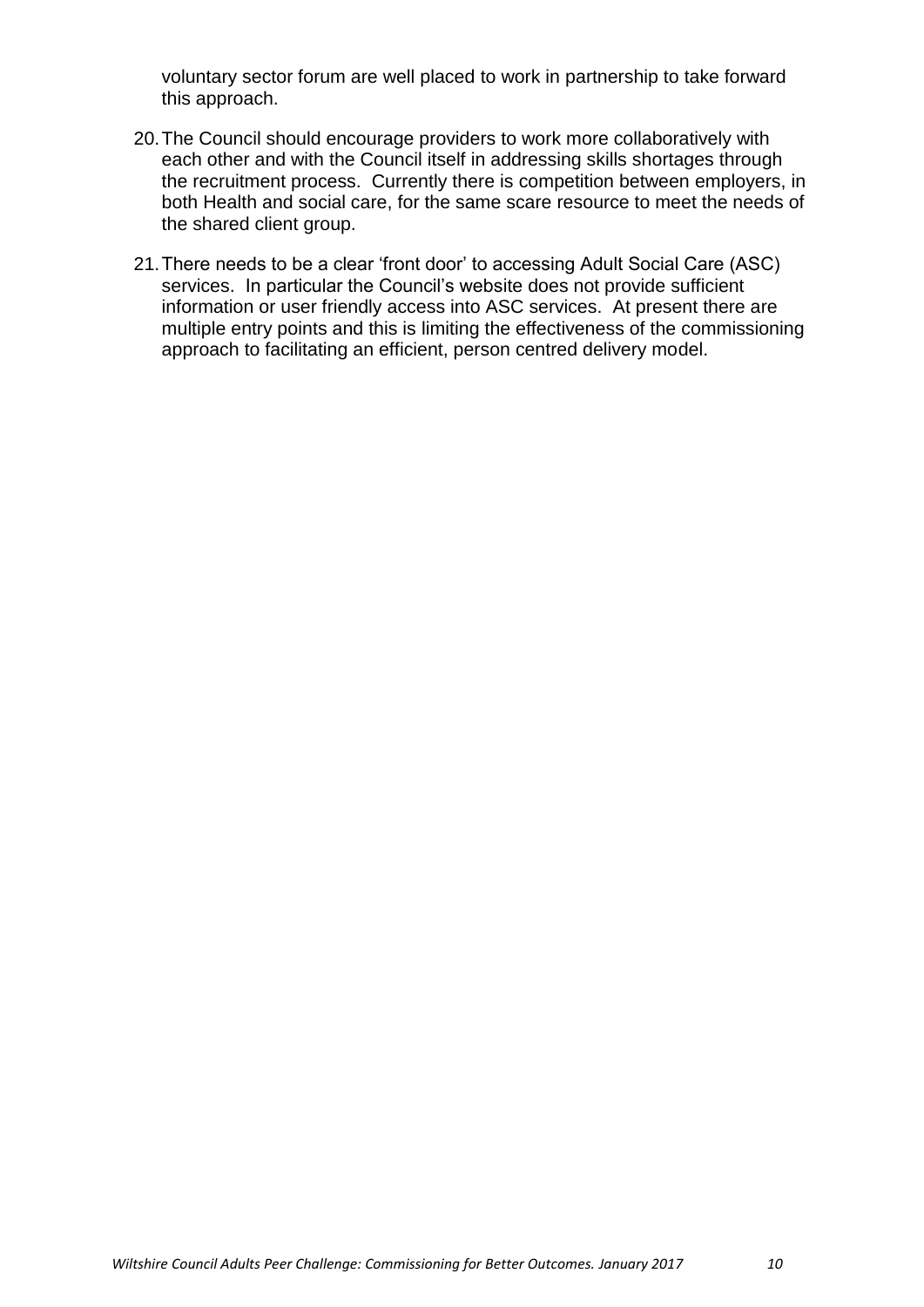## **Well Led**

#### **Strengths**

- There is direction and challenge from the Cabinet Member which is welcomed.
- Experienced senior officers have mature relationships with strategic partners.
- There is some evidence of good working practices in safeguarding and associated services for vulnerable people.
- Area Boards connect corporate and local agendas.
- There is now a positive relationship with Health and the voluntary sector.
- The Health and Wellbeing Board is making a positive contribution.

#### **Areas for Consideration**

- Staff are eager to know what the model(s) of integration will be and the timeline for implementation.
- There is room to bring ASC and other services within the Council closer together.
- Learning Disabilities and Mental Health appear to be remote from the rest of ASC and would benefit from being included in the outcome focussed commissioning approach.
- Whilst there are numerous initiatives underway, there is a culture of staff repeatedly refer to it being "early days".
- Clarify the ASC vision and therefore what needs to be commissioned and delivered.
- 22.The Portfolio Holder was well informed and ensured that he had been briefed on relevant issues since taking up the post in the summer of 2016. The team was informed that there was an increased level of challenge and direction for the service and that this was welcomed by staff.
- 23.Whilst children's safeguarding received high profile attention there may be more that could be done to ensure that all elected members of the Council know and understand their roles and responsibilities with regards to safeguarding adults. It was the team's view that giving all elected members an awareness on safeguarding and safeguarding responsibilities needs some stronger focus and the opportunity for this will arise after the May elections.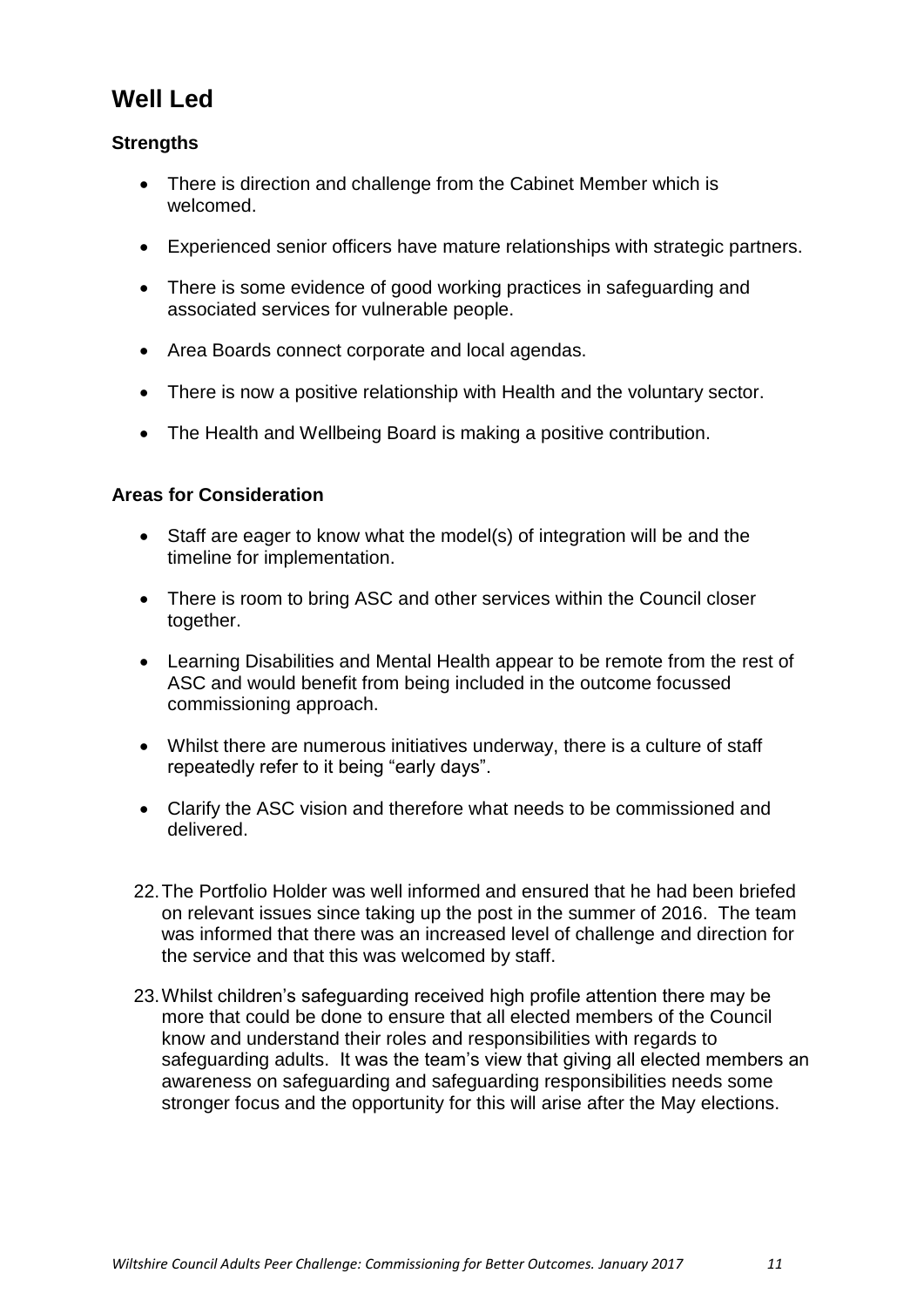- 24.Relationships with partners at a senior officer level were reported to be improving. Staff were able to bring a great deal of experience to these relationships, which ensured that mature and informed debate took place. The Voluntary Sector forum, with its elected representatives forming an executive steering group, was well placed to engage in an increasingly constructive way. It was recognised that this was a relatively recent development with significant potential to develop relationships further and ensure service users were better able to access appropriate services. The team heard evidence regarding community and voluntary sector expertise in community asset based developments that could be more widely utilised by the Council and its partners. Relationships with Health were also improving and there were significant opportunities to consider how potential closer working arrangements might be put in place. The team received evidence from Health partners within the Clinical Commissioning Group (CCG) that they experienced good working relationships with council colleagues. Significant effort has gone into mending these relationships and all partners will need to maintain this focus to ensure that trust is developed and agreed ambitions are achieved. The recently formed joint commissioning teams showed significant potential in assisting with this agenda.
- 25.The team received wide ranging and consistent support for the Local Area Boards. These were clearly viewed as a strength with significant potential for the Council to engage with local communities; both in how services are prioritised and delivered and in how information is gathered from residents and brought back into the Council. Public Health also provided the Local Area Boards with Joint Strategic Assessments at area level so that they could consider what their priorities should be and to see if they had achieved their Health outcome objectives.
- 26.The Health and Wellbeing Board (HWB) was seen as being a model of good practice and had recently received a national award for the way in which it conducts its business. The CCG representatives spoke positively about the strength of the board and the opportunities it presented for more and closer joint working to take place. Relationships between partners were seen as mature, which enabled robust and constructive two-way challenge to take place.
- 27.In the view of the team there needs to be a clearly articulated vision of what integration will look like, with an indicative timetable as to when this will be achieved. The team heard evidence from throughout the Council that staff did not know the partnership's integration intentions and this led to uncertainty with regards to roles and functions within the workforce. An on-going communication stream, including recognition of what was not yet known and the conversations that were happening with partners to develop a shared understanding, would be welcomed by the staff and would help ensure their continued engagement in the process.
- 28.The team received evidence from some of the staff that were met that suggested they perceived ASC to be somewhat separate from other Council services. It was recognised that with Wiltshire becoming a unitary authority other areas of the Council were the focus of remodelling, especially those not traditionally covered by a county council or that needed particular attention and that ASC was not subject to the same level of focus. More now needs to be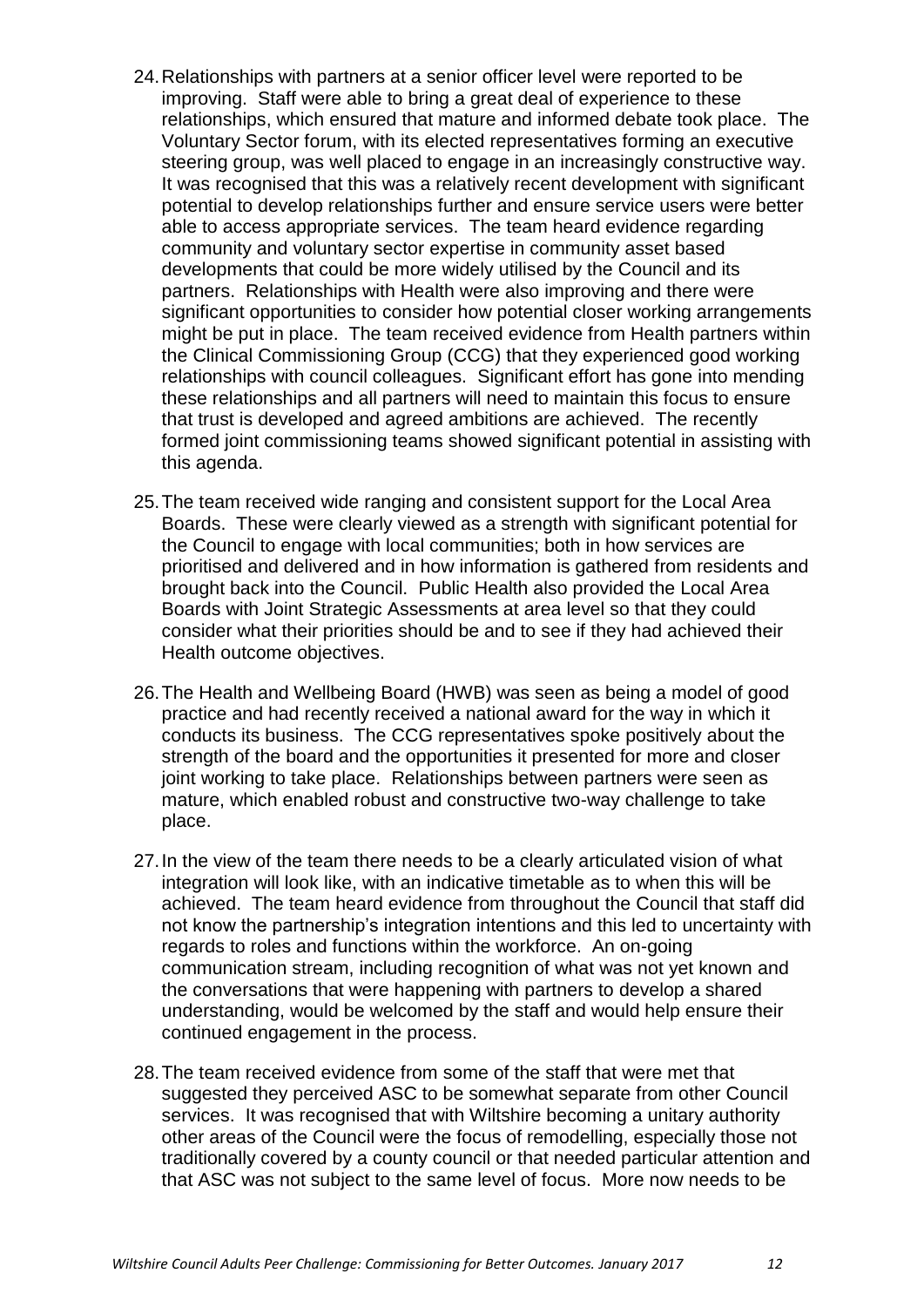done to encourage a two-way dialogue to ensure that all service areas understand how they interlink and how best to support each other in achieving corporate objectives for the benefit of Wiltshire residents. An increased level of dialogue would also support staff's understanding of the ASC vision regarding what is commissioned and how the commissioning process takes into account service user needs, both present and future.

- 29.In the team's view Learning Disabilities (LD) and Mental Health (MH) provision should be commissioned and given the same level of scrutiny as other ASC services. It was recognised that these are specialist services and require distinct considerations. However, they may benefit from the outcome focussed approach applied to other services. With regards to MH more attention could be given to those younger adults with low level MH issues as well as those resulting in older adults as a result of dementia and associated needs.
- 30.It was clear to the team that Wiltshire was engaged in a number of significant programmes and initiatives including Help to Live at Home (HTL@H), Area Boards and the providers forum. However, on numerous occasions the team heard the phrase "Early days" used when talking about how effective and impactful these initiatives were seen to be. More could be done to demonstrate to staff, partners and residents what changes are taking place, how these are being assessed and at what stage they are at in their implementation. For example, the team heard about a number of 'good practice' initiatives, both in the commissioning and provider fields. These need to be celebrated and more widely shared to encourage further expansion and development.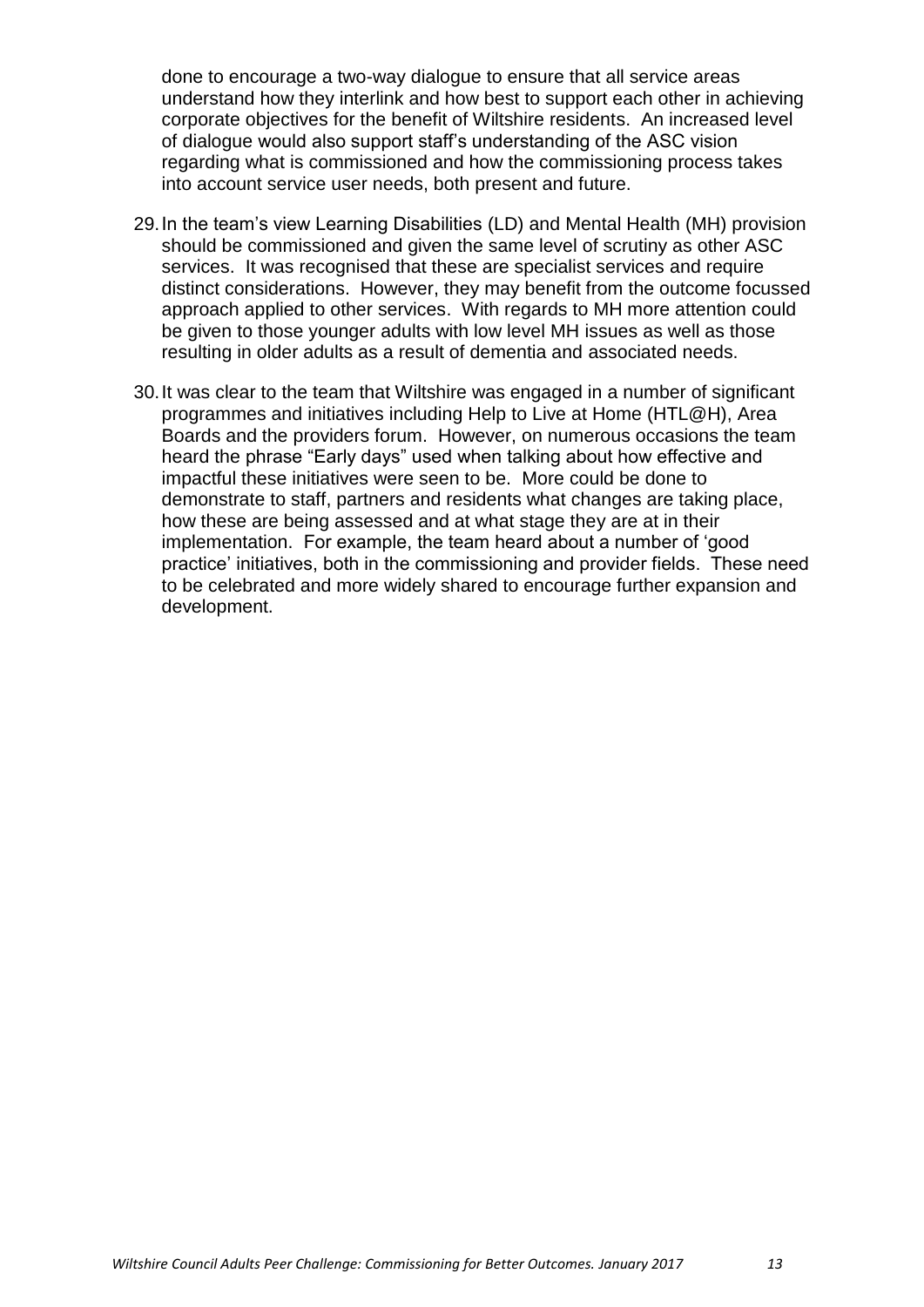## **Person Centred and Outcome Focused**

#### **Strengths**

- The focus on individuals rather than process is understood and valued particularly in the HTL@H with high levels of satisfaction reported.
- Early evidence from HTL@H and GP Demonstrator pilots is promising.
- Providers support and champion the outcome focused model.
- The locality staffing infrastructure supports Older People's delivery.
- An asset based approach to promoting independence is satisfying for both service users and staff.

#### **Areas for Consideration**

- Lack of workforce capacity is having a negative impact and has the potential to compromise outcomes and cause staff to revert to a task focus approach.
- There is an opportunity further to develop local relationships using Area Boards.
- An increased focus on outcomes is a critical success factor.
- Commissioning would benefit from closer integration of Public Health.
- Escalate and extend the benchmarking and detailed understanding of costs and long-term benefits of service provision.
- 31.The team heard from providers that they recognised the benefits of working with the Council and that the operating model was strong. They appreciated being part of a system that looked at the needs of the individual and then determined the best way of ensuring that these were met. Providers considered that they were part of the system and could recognise when needs had been met. They were then able to move care forwards for the individual in an agreed and integrated way, without delays created by waiting for others in the system to authorise changes. The Council's staff working within provider organisations (Mears and Somerset Care) reported high levels of satisfaction and good working relationships. The HTL@H approach that focuses on individual outcomes and an empowered, partnership way of working to achieve these, provides a good model for the future direction of LD and MH specialist services.
- 32.The team heard from service users, providers and frontline staff that the focus on what the individual and their local community could do to support themselves was widely recognised and appreciated. Identifying, using and enhancing these assets went far beyond physical resources and encouraged people to consider their skills, ability and time. The Voluntary Sector Forum and Healthwatch Wiltshire are well placed to support the Council and its Health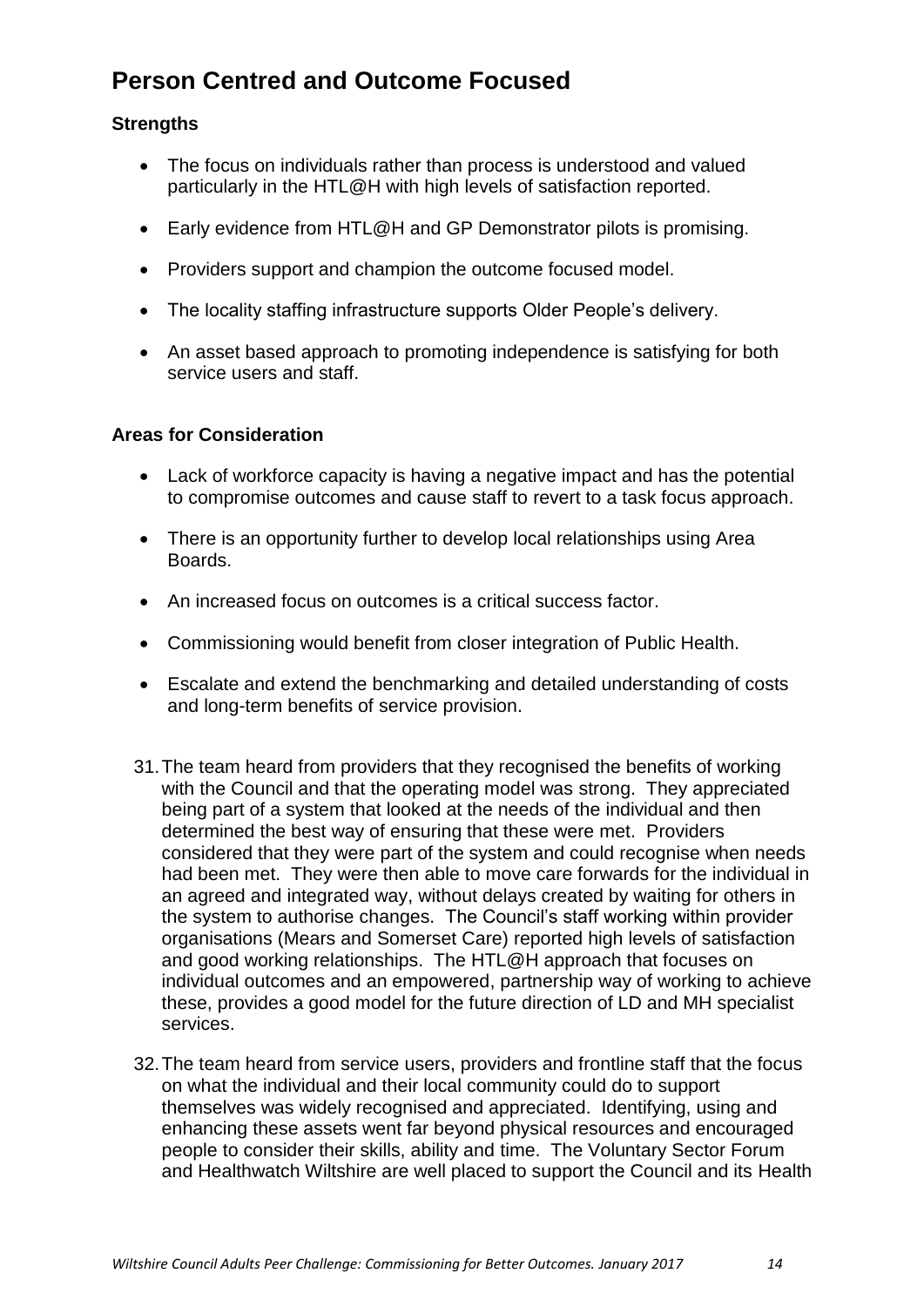and other partners in developing a community asset based/coproduction approach to commissioning and delivery of key services.

- 33.Some providers, including Somerset Care, were unable to deliver their contracted amount of care due to difficulties in recruiting staff. The team heard that there was a lack of capacity in the wider workforce and this had an impact on providers' ability to attract staff. The lack of workforce capacity limits the ability to deliver creative solutions (including time to discuss options and potential solutions with service users and their support networks) and constrains the focus of effort on delivering agreed tasks. Further engagement with providers and others in the wider potential social care workforce about how to address capacity, including how existing staff might be used differently, may help keep the current vibrant model going
- 34.There was evidence from staff that they appreciated the focus on outcomes for individuals and that that this was a satisfying and rewarding approach for their work. However, it was also reported that not all staff considered this to be the case and that some were concerned that this might have a negative impact on their job, particularly for those who were seen to be working in a more "traditional" delivery role. More could be done to ensure the culture of working in an outcome focussed way is adopted right the way across the whole social care workforce.
- 35.The team heard that there was a willingness from Public Health to integrate further with the Council. Public Health was already integrated within Wiltshire Council and especially in relation to Trading Standards, Community Safety, Leisure Service and community hubs. More could be done to identify cross directorate/cross partnership issues for joint work, such as; road accidents and the challenge of isolation in a rural community with limited transport links. Systems thinking work had been done for the Older People's journey but the same needs to be done for mental health, which will help inform the development of services in the future. The CCG looks at particular types of mental ill health but the Public Health focus is across the whole population and has a preventative focus. There is also an opportunity to integrate more fully the council's five Public Health Specialists' expertise on data analysis, needs assessment, evidence-based outcomes and community development approaches, to inform commissioning decisions across key areas of the Council's work. Opportunities are in place through the newly formed joint commissioning teams with Health for service user experiences to be made known and to inform future co-production commissioning models, including a refocus on early interventions and prevention, for example in mental health commissioning. The team heard of some good initiatives, such as Social Prescribing and ASIST (MH awareness/suicide prevention training), both of which would benefit from being further developed in Wiltshire.
- 36.More could be done to develop the benchmarking of costs of service provision and how this information is used to inform the commissioning process. Services that might benefit from this approach include LD, as well as considering the weekly costs of home care. A systematic programme of benchmarking to benefit the planning and management of care should include the monitoring of the medium and long-term benefits including the number of: slips, trips and falls, reduced admissions to hospital, earlier discharge,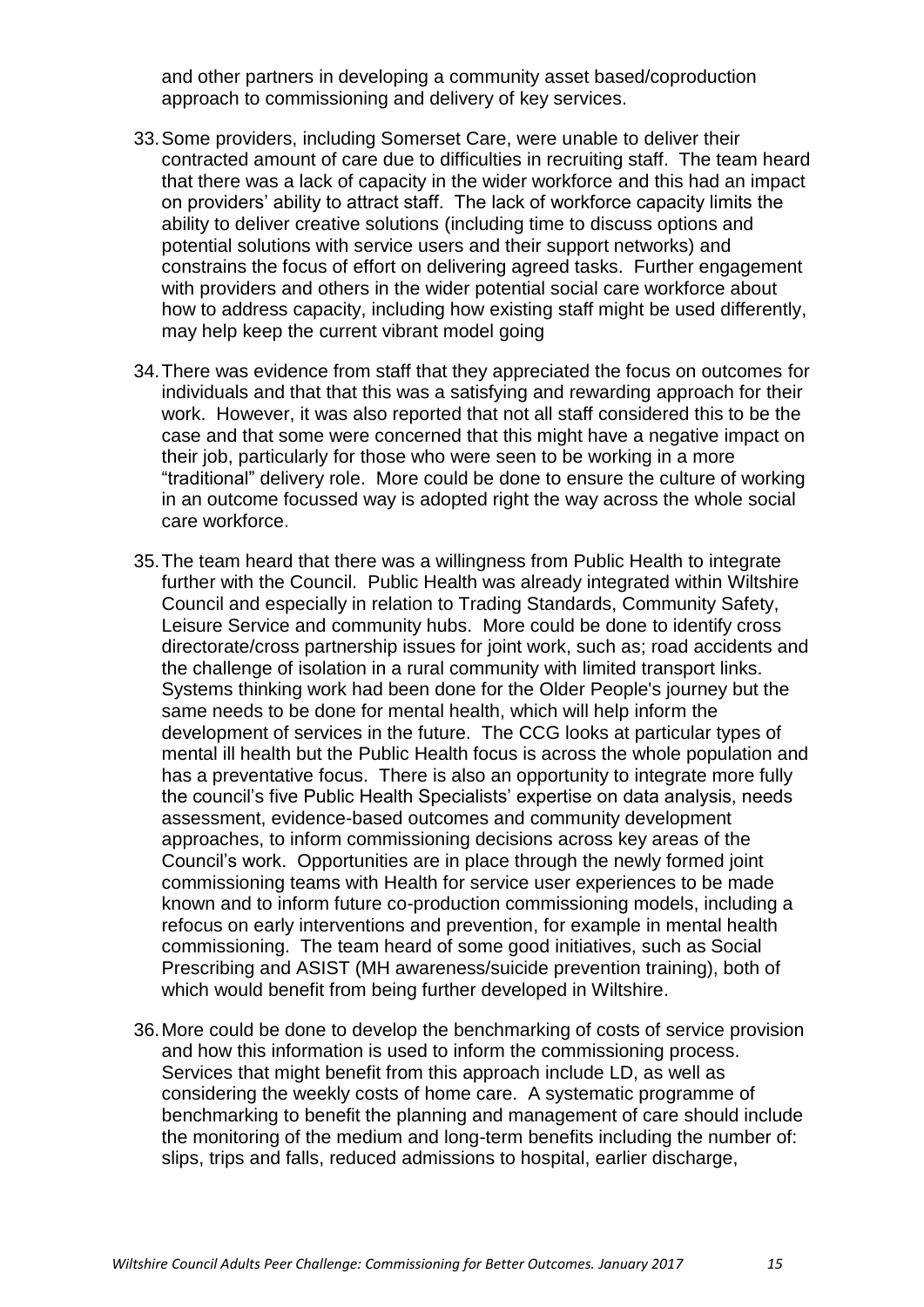progression beyond needing any professional support, etc. and might benefit all services and support the commissioning approach.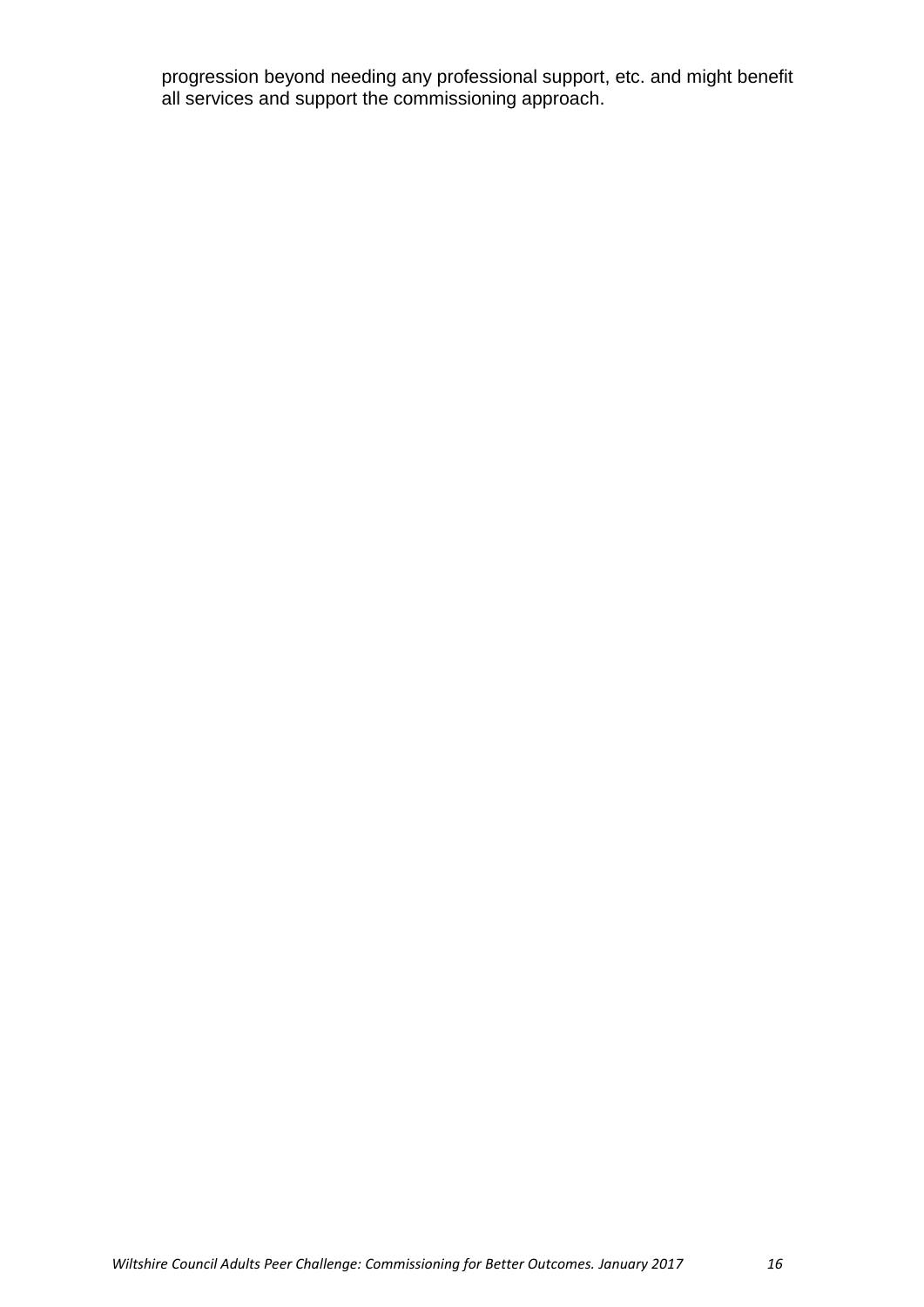## **Promotes a sustainable and diverse market place**

#### **Strengths**

- There are strong, trusted partnerships between commissioners and strategic providers.
- Some good networking and active community engagement is evident.
- Area Boards are showing potential for better networking with local third sector organisations to aid market development.
- The plans to share information (Single View) are very promising.
- Wiltshire Care Partnership is well engaged and there are improving relationships.

#### **Areas for Consideration**

- The recruitment and retention issues are a primary concern for all organisations and are inhibiting progress on developing initiatives.
- Customers, carers, operational staff and providers want to be more involved in developing commissioning intentions.
- There is significant untapped resource in the community that can help shape commissioning and delivery.
- The in-house LD services require reviewing and re-commissioning.
- 37.The team heard evidence that the Area Boards were enabling greater engagement with local communities and local voluntary organisations. Although it was acknowledged that it was "Early Days" on in the journey of how Area Boards might support and encourage communities to contribute to the wider delivery of adult social care there was recognised potential. Representatives from the Voluntary Sector told the team that there was a significant and as yet untapped resource in local communities. Greater consultation and coproduction would help access and engage this resource and the Area Boards might be a key way in which this is done. However, there needs to be a mechanism for coordination and sharing of good practice that will enable those organisations that have a wider geographical presence to effectively engage in the process; as well as minimising the potential for unnecessary duplication. Ensuring that one person was responsible for providing an overview of activity, facilitating access for providers so that they could provide larger scale solutions (delivered to local specification) would help maintain cost effective delivery.
- 38.The team was impressed with the creation of the Single View information system whereby Health and Social Care can share information, seeing the elements of each in one place. This has significant potential to increase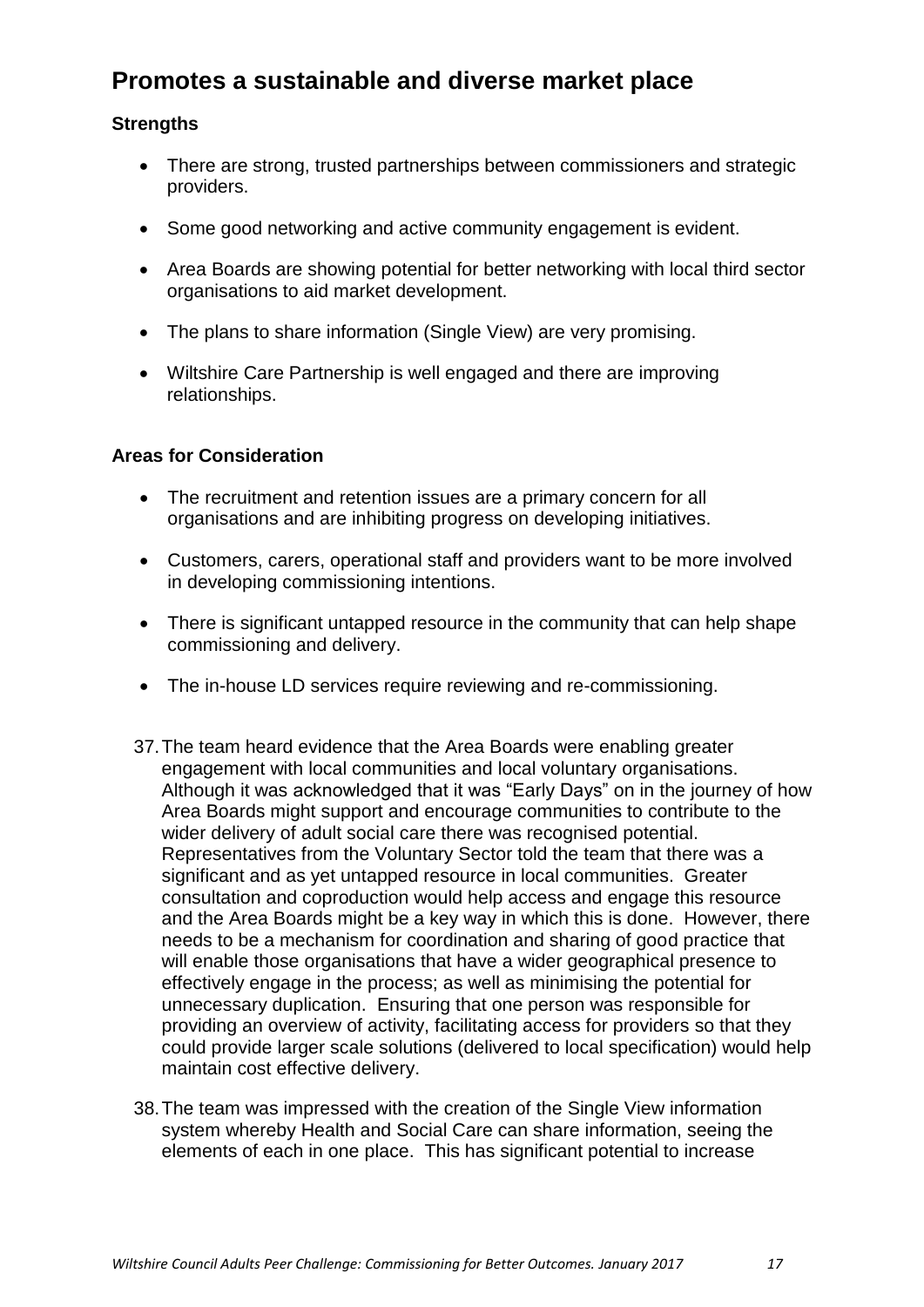efficiency and ensure that an individual's needs are considered in a consistent and transparent way.

- 39.Providers spoke highly about the change in relationships with the Council since the development of the Wiltshire Care Partnership. There appeared to have been a change in the way in which the voluntary sector was able to engage with each other and the Council and dialogue was more meaningful and productive. The partners had elected members to represent them at a strategic level and they considered this smaller group was beginning to be more effective in ensuring the voice of providers was more clearly heard and through them, so was the voice of their service users.
- 40.Due to a lack of capacity in the wider workforce, organisations recruiting for care posts are often competing against each other and targeting the same potential recruit. More could be done to share information across organisations (even where they are offering slightly different rates of pay or terms and conditions) so that resource and effort are not wasted. People will move between employers for a relatively little increase in wages and this has significant transactional cost implications for the employers involved. Considering how outcomes for a service user might be achieved in different ways may help reduce the need for traditional employment models. There is potential to work even more closely with the Ministry of Defence so that as the planned increase in military personnel occurs over the coming years, their families may contain people who have the necessary skills and want to work in Social Care. Providing some Public Health/health promotion volunteer and training opportunities to the military community has been a useful stepping stone to workforce development elsewhere in the country, for example, Health Trainers and Breast feeding champions.
- 41.There is a difference in the rates offered to providers of home care when spot purchasing and contract purchasing. These need to be resolved so that there is a clearer understanding and planning for the costs of provision.
- 42.The service users, carers and frontline staff from across the partners whom the team met were all keen to be more involved in developing the Council's commissioning intentions. More of "You said, we did" style of communication would be useful in demonstrating their influence were they are already engaged. From the team's meetings with carers in a variety of situations it was clear that carers did not feel their contribution was fully valued by the Council. The work of National Voices offers a number of examples of good practice in collaborative commissioning and service user engagement. (Please see appendix 2. for references, links and further information).
- 43.Evidence from the GP Demonstration Site indicated that because of the joint work with social care the participants were able to identify others within their communities who could offer support to those in need. Examples included Age UK and the volunteers they attracted who come in to help. The Customer Coordinators also held a great deal of knowledge about those people within their area who could potentially offer support on a voluntary basis. More should be done to support these routes, including work through the Area Boards, to identifying and developing those who wish to volunteer. This could include promoting the role of volunteer carers so that they are more highly valued and recognised within society.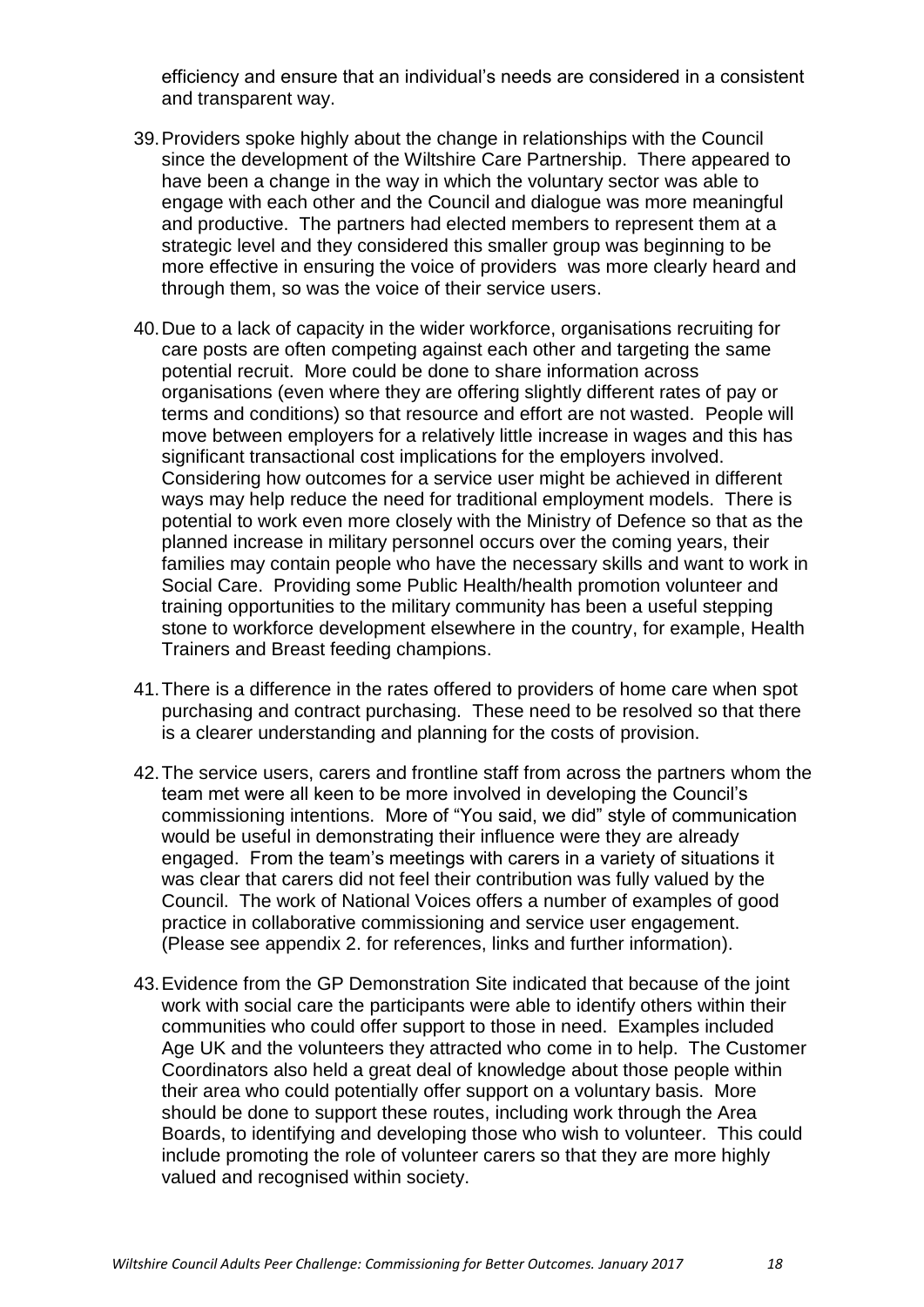44.In the team's view the current arrangements for LD are ready to be reviewed and recommissioned in line with other Council services. This approach could include considering where best the existing expertise and skills are used and ensure that a customer focused approach to outcomes delivery continues to be promoted and further developed.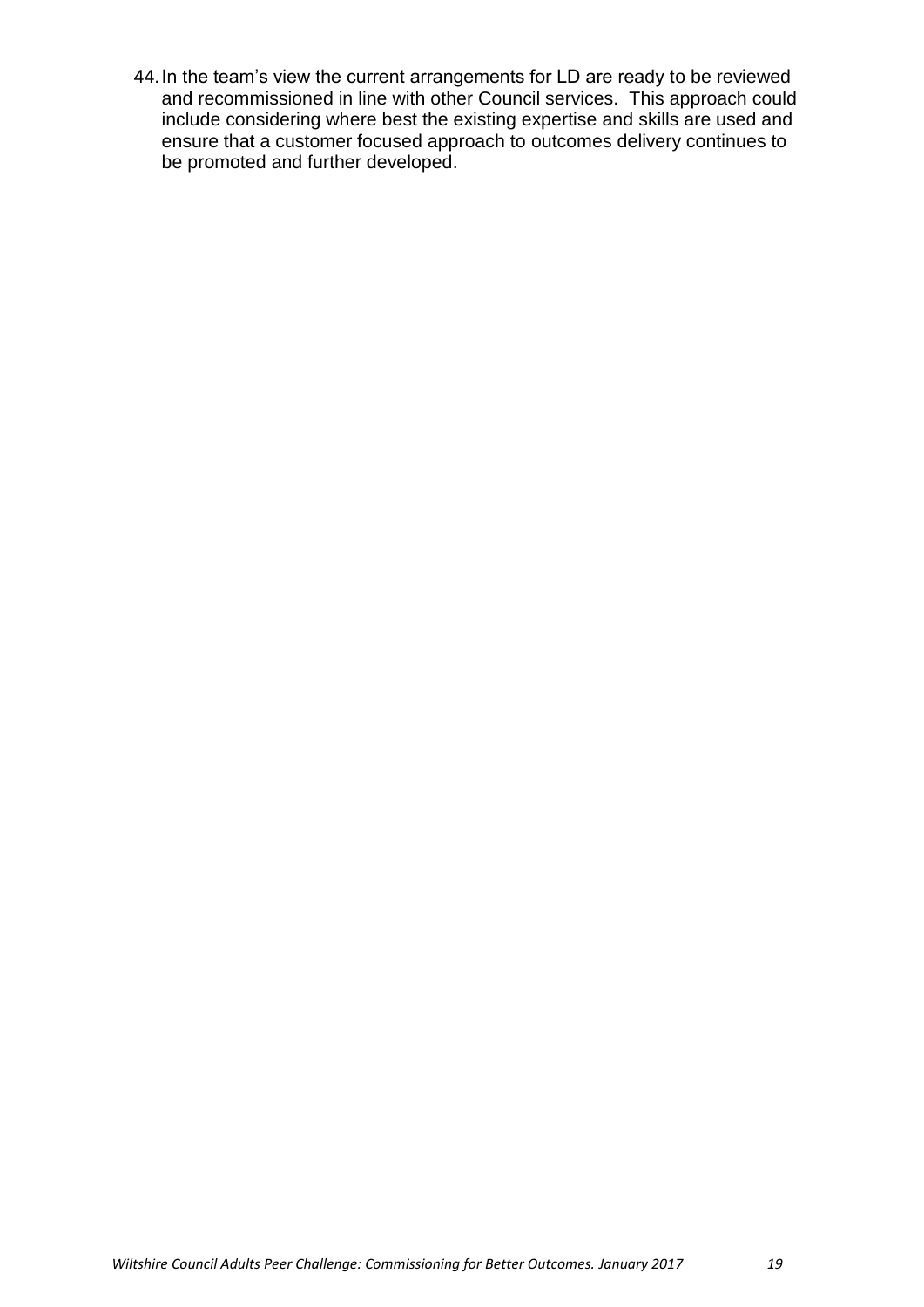## **Workforce Strategy**

#### **Strengths**

- The Council is seen to be a good employer and staff repeatedly said "this is a good place to work".
- Staff are loyal, enthusiastic and motivated.
- There is a willingness to learn and improve.
- The organisation is committed to supporting and developing staff.
- Local co-terminosity (with NHS and Area Boards) is an advantage and is valued.
- Outcome based commissioning model in the pilot sites are using a creative skill mix, which enhances capacity.

#### **Areas for consideration**

- Implement a single, coherent Health and Social Care workforce strategy as agreed in the STP.
- There needs to be a clear philosophy and plan on joint commissioning that informs workforce decisions.
- The good data that is available needs to be used to inform the way forward.
- Area Boards and Community Engagement managers have potential to help build the wider local workforce capacity and link to ASC.
- Mapping the current workforce could facilitate a review of how skills could be redeployed to create capacity.
- Identify and address training needs of commissioners.
- 45.It was clear to the team that staff in Wiltshire, at all levels, were dedicated, enthusiastic and motivated. The team heard staff say on numerous occasions that Wiltshire was "a good place to work". Staff respected senior leaders and said that they had confidence in senior staff. Recent staff surveys also showed that staff were positive about their work.
- 46.Staff appreciated and valued the current flexible working arrangements, including working from home. However, more opportunities could be found for discussions and information sharing between colleagues.
- 47.Staff said that they were willing to learn new ways of working and to develop their skills where necessary. There was evidence that continuing professional development was supported and the Council has provided learning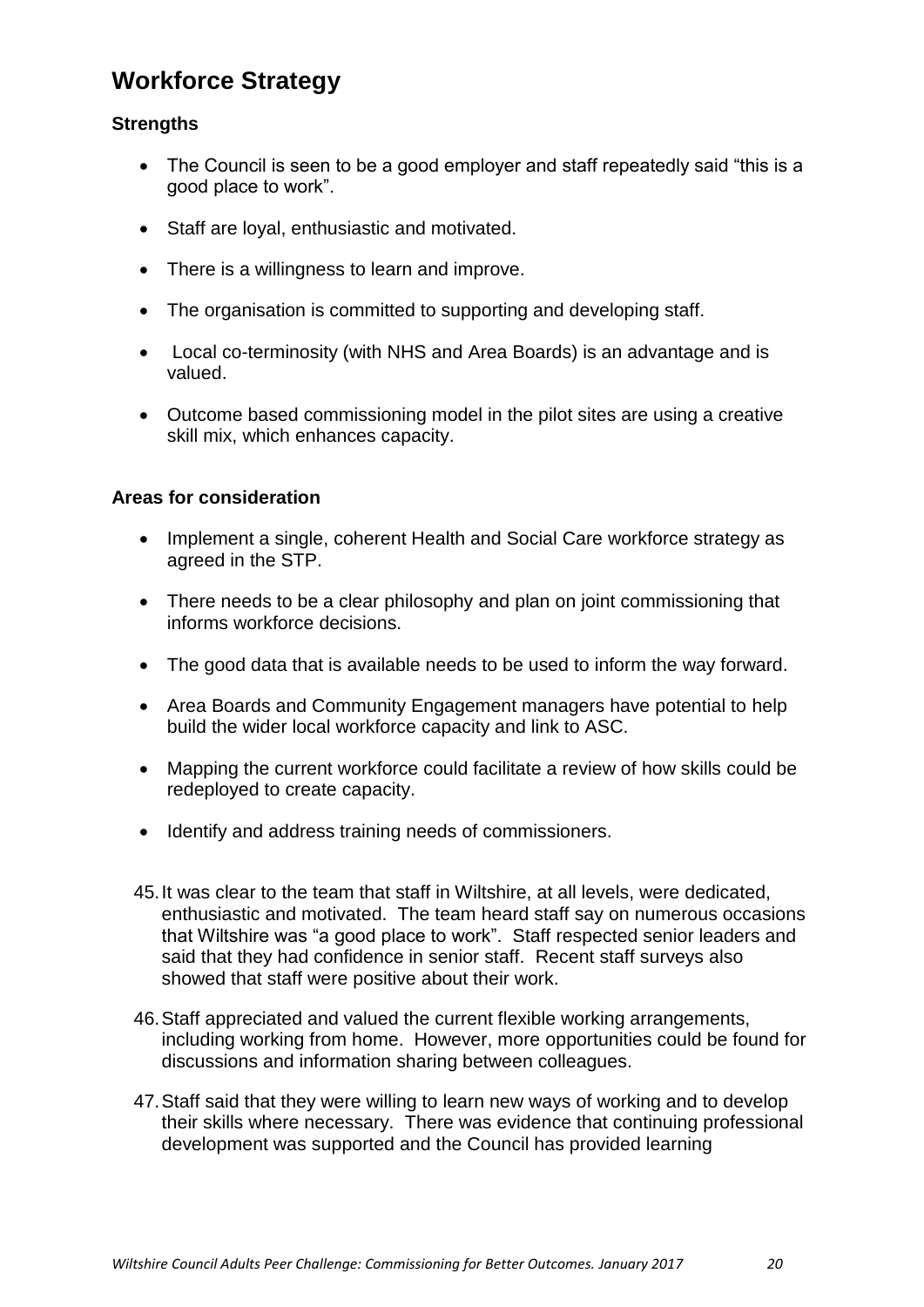opportunities. There is scope to undertake further planned development, both within the Council's workforce and with the wider social care workforce.

- 48.The team noted that the draft Sustainability and Transformation Plan (STP) contained an agreement to develop a coherent Health and Social Care workforce strategy. This needs to be developed swiftly so that staff and partners are clear about what they are working towards and what skills will be required in the future. A concerted and coordinated approach to addressing the wider social care workforce issues could have a significant impact on the whole system's ability to address Delayed Transfer of Care by ensure there was sufficient and appropriate care in the community. Once a clear understanding of what integration will look like has been agreed, then the skills the workforce will require to operate this new model can be determined. This may then mean that some staff and their existing skills can be usefully deployed in new areas.
- 49.The Council and Health need to agree and publicise their joint commissioning intentions. Once this is in place the appropriate skills can be planned for and developed. The HWB may provide a useful forum and catalyst to ensure that plans are put in place and then delivered upon.
- 50.Whilst there were development opportunities for various professional staff groups there did not appear to be a strategic approach to ensuring the skills of those in commissioning roles were developed so that a consistent standard was maintained. The Council may wish to consider the Skills for Care and the Commissioning Academy programmes as a way of providing relevant staff with a set of standards to operate within. Other options may include delivering inhouse programmes or working with colleagues, which could include those within CCGs as well as other local authorities, on a regional basis to develop staff skills and share good practice.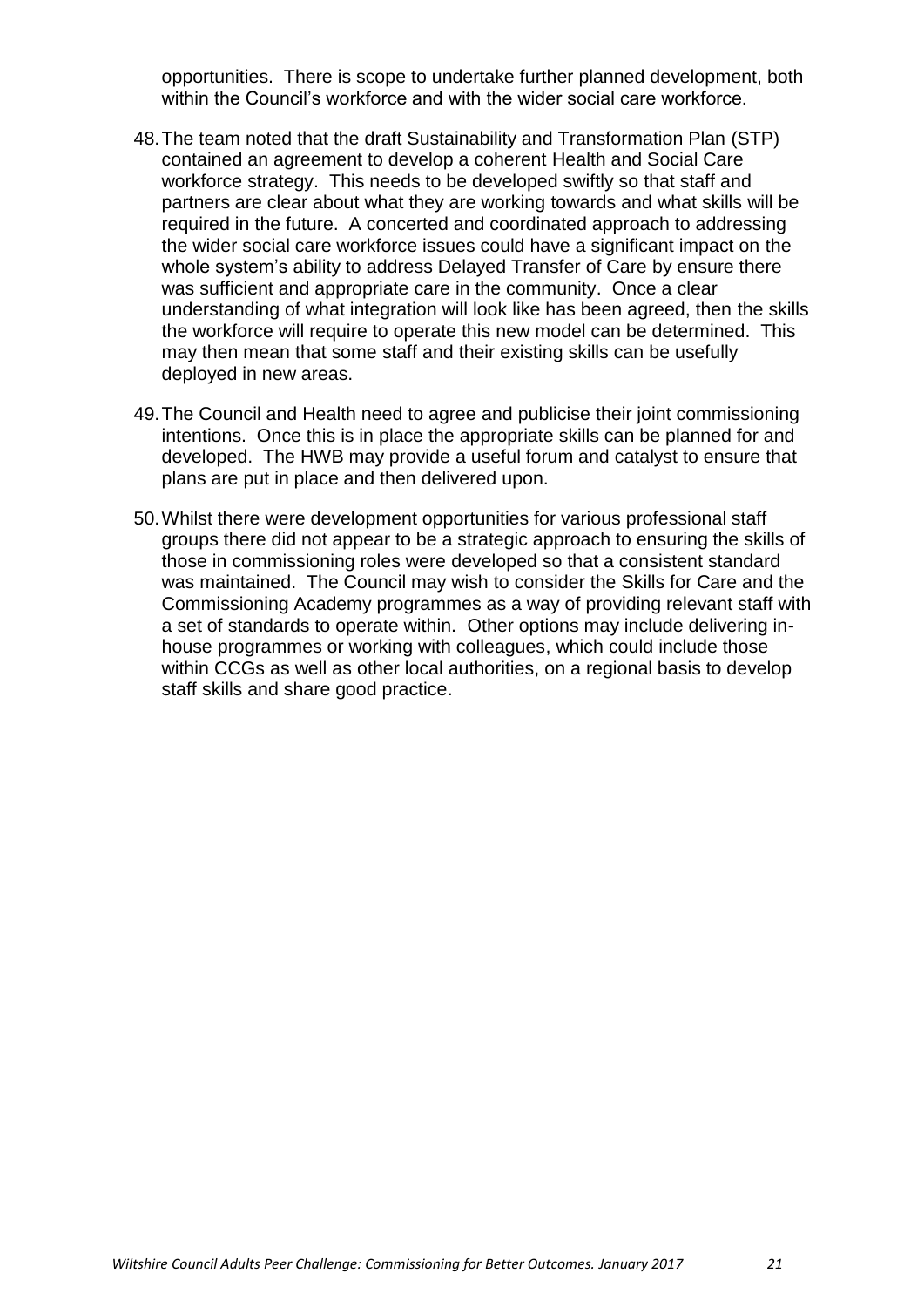## **Moving forward**

- Widely promote the corporate vision (One Council) and define the social care ambition.
- Be clear on integration intentions and deliver them.
- Improve data sharing across Health and Social Care (building on current examples of good practice e.g. LD IT system).
- Combine Quality data into one database.
- Review and refresh the ASC strategies, in particular customer access and digital communications.
- Promote the positive aspects of working in the extended Health and Social Care sector.
- Develop a workforce strategy and training plan.
- 51.Ensure that the corporate vision is widely circulated and that all staff understand how their work relates to achieving the vision. The ASC element for achieving the vision needs to be clearly linked to the other corporate services and priority areas so that it is not seen as separate.
- 52.The team heard strong evidence that the time is right for working with Health to create clear integration intentions. Staff at all levels were keen to know what integration will mean; for themselves, for the way they work and for the people they support. They expressed a want to move forward with integration, whatever this might look like. There is also a willingness from senior Health partners to engage on this agenda. This now needs to be driven forward with pace.
- 53.The team saw examples of data sharing between Health and Social Care, including the LD IT system and the Single View and Care First used by one of the GP Demonstrator sites that were already bringing benefits to service users. This approach and sharing of IT platforms needs to be rolled out to other parts of the adult social care system so that data sharing becomes the norm.
- 54.Data used to support quality monitoring and improvement was held on numerous, separate spread sheets. These should be brought together in one database so that appropriate data can be gathered and analysed without duplication or information being missed.
- 55.Further promote the role of paid carers so that the public develop a greater appreciation of those providing care. This is important as more carers will need to be recruited to meet the demands of aging population. Those providing care need to have their efforts valued so that their status is considered alongside others working in the Health and care system.
- 56.More work needs to be done to improve customer access into the Council's systems, particularly when using the Council's website. There needs to be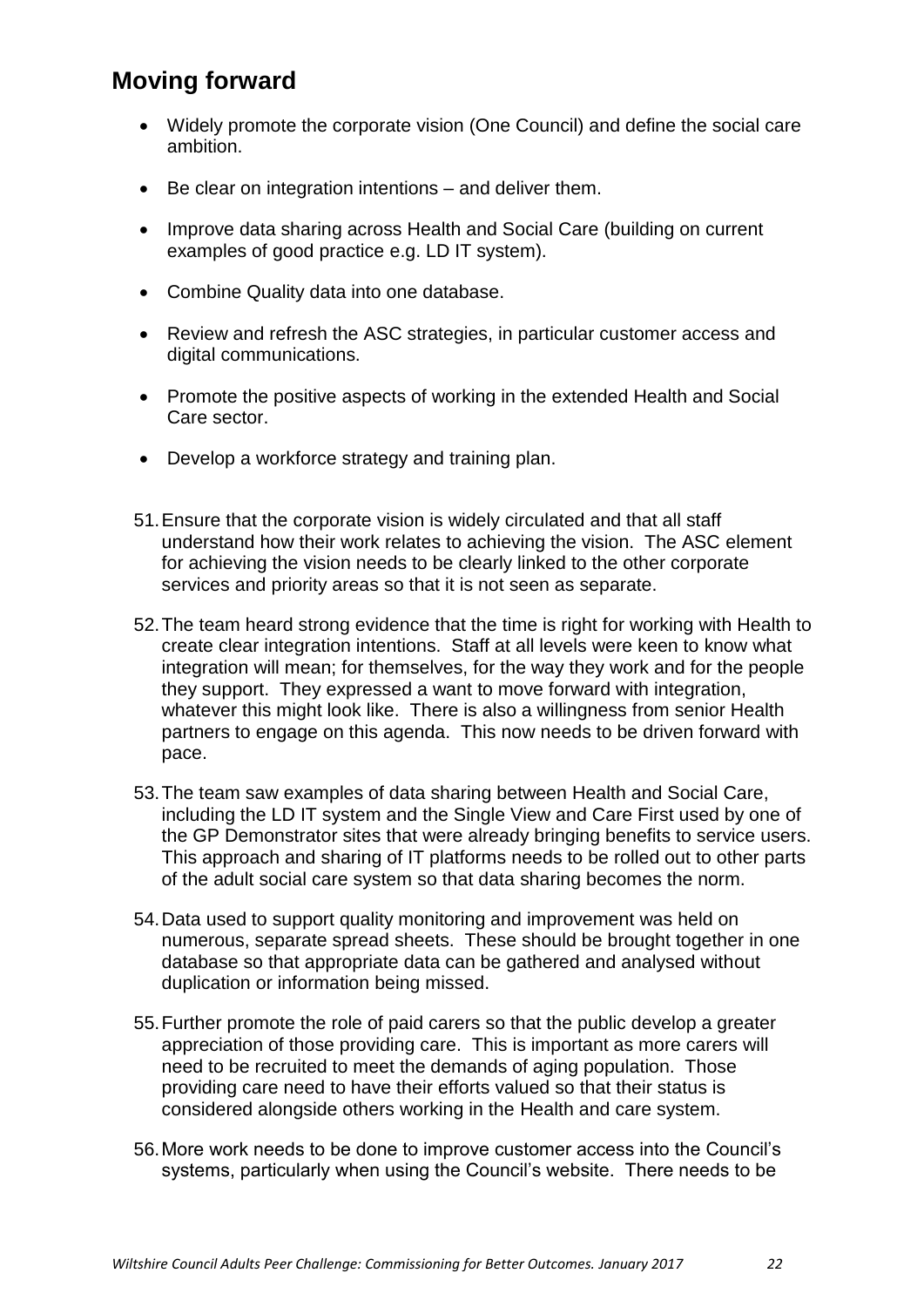clarity about how people access the Council's services, particularly those within ASC. There needs to be clarity as to whether there is one 'front door' or multiple access points and how the Council engages with its customers. More information needs to be provided to help those wishing to access a service, stating what is available and what they will need to do to access this. Once people receive a service there was evidence that they were generally happy with the service; difficulties occurred in knowing how to get the service in the first place.

57.There is a clear, written corporate vision for the Council and this is included in the STP. Within this there also needs to be a clear vison for ASC and the role it plays in achieving the overarching corporate vision. This should include the future ambition for ASC and how this is achieved through the commissioning and delivering of services as well as increasing the capacity of people to take decisions to improve their own wellbeing. There could be clarity about what people can expect from the Council if they are eligible to receive ASC services and this needs to reflect the changing relationships and circumstances within the Health Care system.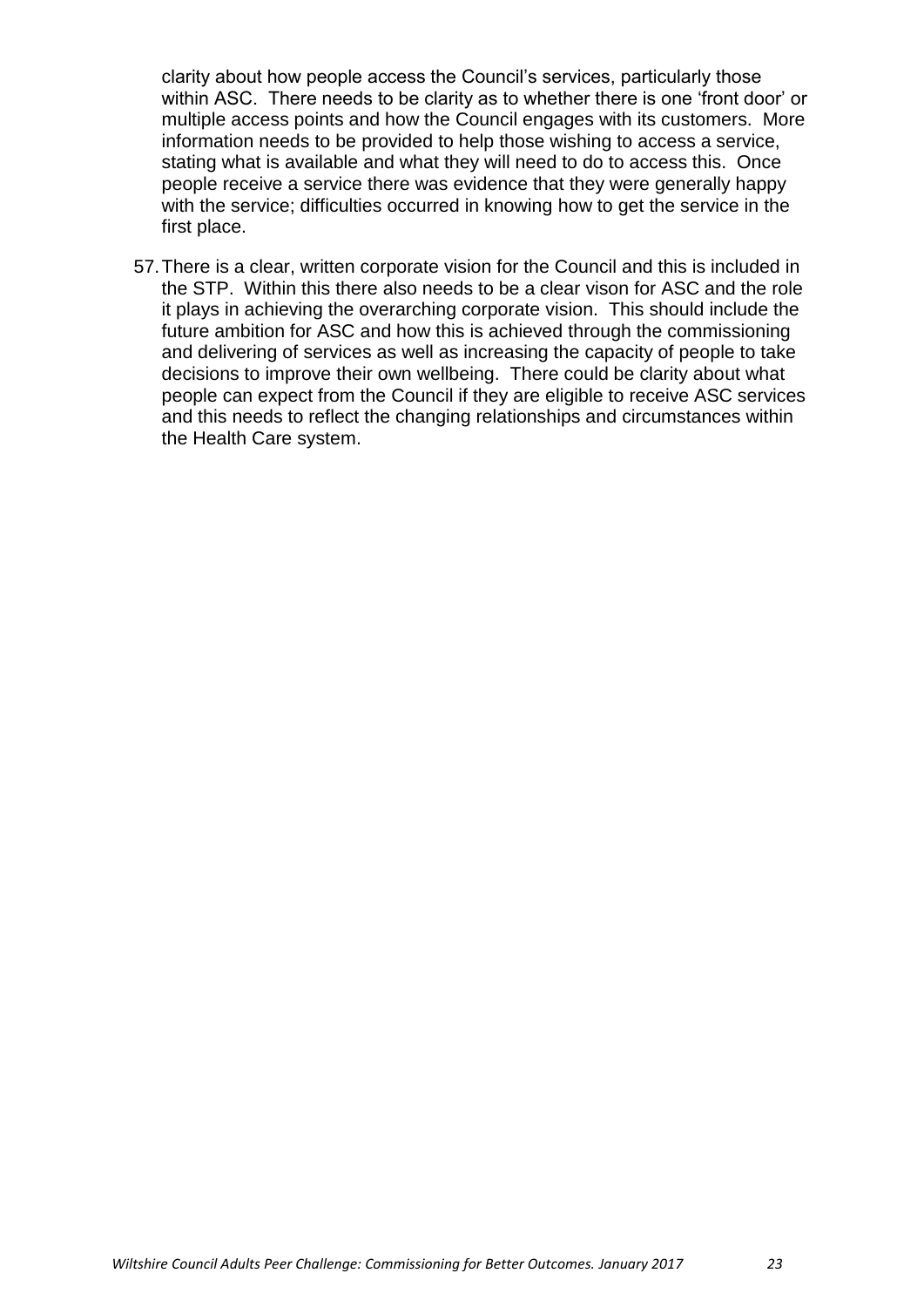## **Contact details**

For more information about this Adults Peer Challenge on Commissioning for Better Outcomes at Wiltshire Council please contact:

**Jonathan Trubshaw** Review Manager **Local Government Association** Email: [jonathan.trubshaw@btinternet.com](mailto:jonathan.trubshaw@btinternet.com) Tel: 07736509794

**Marcus Coulson** Programme Manager – Adults Peer Challenges **Local Government Association** Email: [marcus.coulson@local.gov.uk](mailto:marcus.coulson@local.gov.uk) Tel: 07766 252 853

For more information on adults peer challenges and peer reviews or the work of the Local Government Association please see our website [http://www.local.gov.uk/peer](http://www.local.gov.uk/peer-challenges/-/journal_content/56/10180/3511083/ARTICLE)[challenges/-/journal\\_content/56/10180/3511083/ARTICLE](http://www.local.gov.uk/peer-challenges/-/journal_content/56/10180/3511083/ARTICLE)

Read the Adults Peer Challenge Reports here [http://www.local.gov.uk/peer](http://www.local.gov.uk/peer-challenges/-/journal_content/56/10180/7375659/ARTICLE)[challenges/-/journal\\_content/56/10180/7375659/ARTICLE](http://www.local.gov.uk/peer-challenges/-/journal_content/56/10180/7375659/ARTICLE)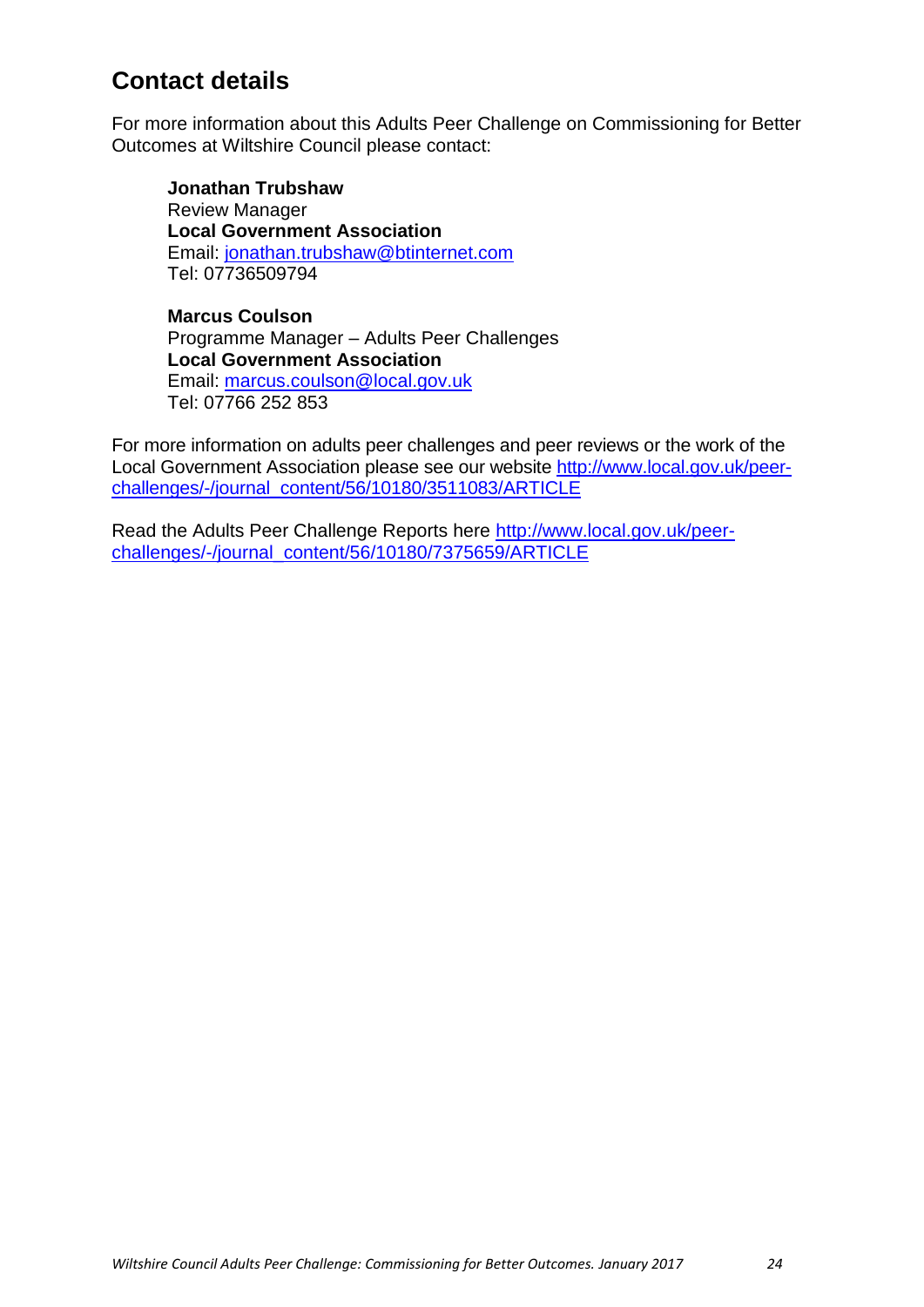# **APPENDICES**

### **Appendix 1: The Commissioning for Better Outcomes Standards**

These standards set out ambitions for what good commissioning is, providing a framework for self- assessment and peer challenge. The nine standards are grouped into three domains. There is considerable overlap between these and all elements need to be in place to achieve person-centred and outcomes-focused commissioning.

| <b>Domain</b>                                | <b>Description</b>                                                                                                                                                                                                                        | <b>Standards</b>                                                                                                                                     |
|----------------------------------------------|-------------------------------------------------------------------------------------------------------------------------------------------------------------------------------------------------------------------------------------------|------------------------------------------------------------------------------------------------------------------------------------------------------|
| Person-centred and outcomes-focused          | This domain covers the quality of<br>experience of people who use social care<br>services, their families and carers and<br>local communities. It considers the<br>outcomes of social care at both an<br>individual and population level. | 1. Person-centred and focused on outcomes<br>2. Co-produced with service users, their<br>carers and the wider local community                        |
| <b>Well led</b>                              | This domain covers how well led<br>commissioning is by the local authority,<br>including how commissioning of social<br>care is supported by both the wider<br>council and partner organisations                                          | 3. Well led<br>4. A whole system approach<br>5. Uses evidence about what works                                                                       |
| Promotes a sustainable and diverse<br>market | This domain covers the promotion of a<br>vibrant, diverse and sustainable market,<br>where improving quality and safety is<br>integral to commissioning decisions.                                                                        | 6. A diverse and sustainable market<br>7. Provides value for money<br>8. Develops the workforce<br>9. Promotes positive engagement with<br>providers |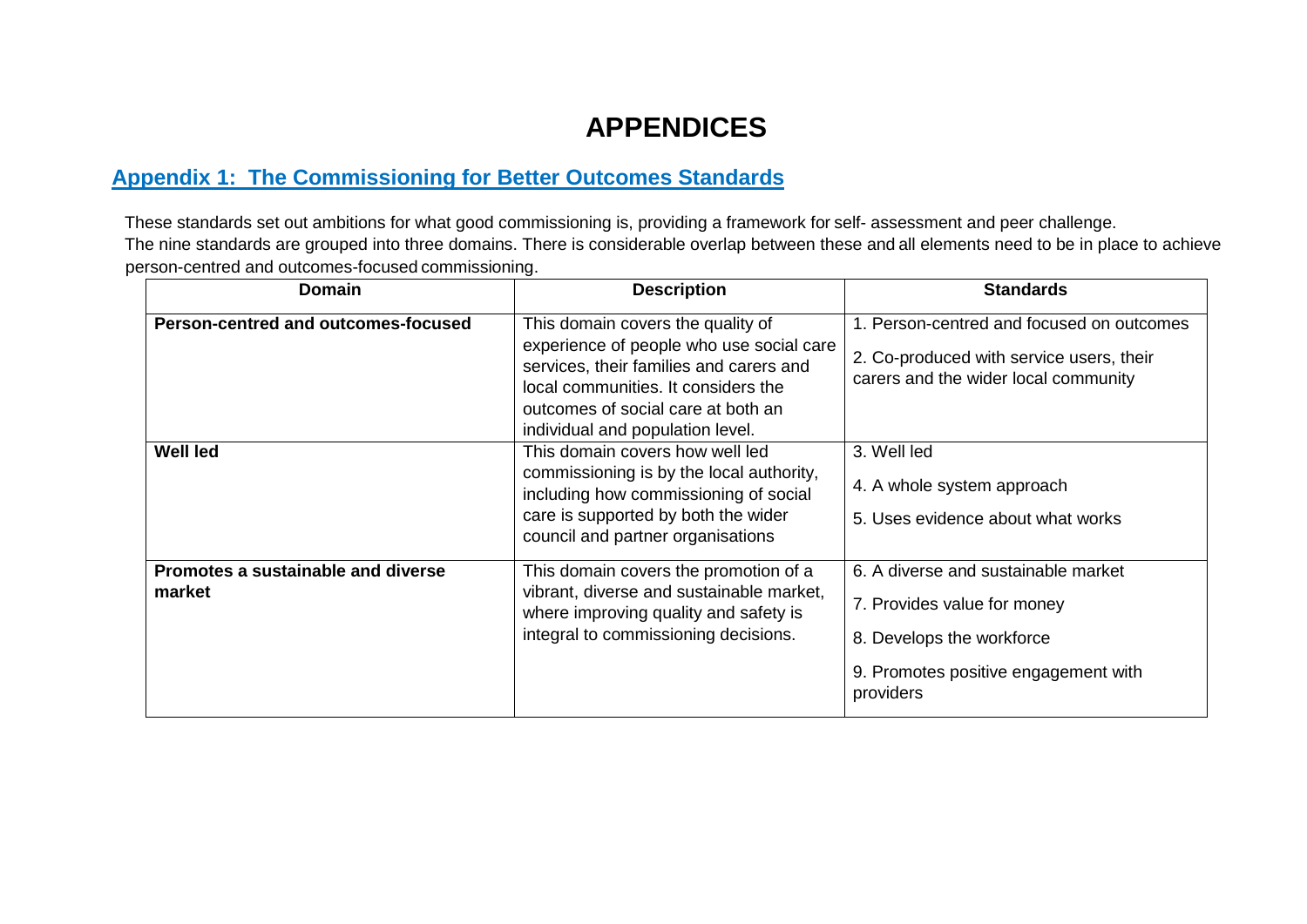#### **Appendix 2: Links and References for Co-production and Service User Engagement**

Compiled to support the Local Government Association CBO Peer Review for Wiltshire Council, their partners and the Wiltshire Community – February 2017

#### **Distinctive principles of co-production**

- Co-production conceives of service users as active asset-holders rather than passive consumers.
- Co-production promotes collaborative rather than paternalistic relationships between staff and service users.
- Co-production puts the focus on delivery of outcomes rather than just 'services'.

• Co-production may be substitutive (replacing local government inputs by inputs from users/communities) or additive (adding more user/community inputs to professional inputs or introducing professional support to previous individual self-help or community self-organising).

Why co-production is an important topic for local government

Elke Löffler, Governance International, elke.loeffler@govint.org

"I can plan my care with people who work together to understand me and my carer(s), allow me control, and bring together services to achieve the outcomes important to me."

> A Narrative for Person-Centred Coordinated Care - A Service Users definition of Co-production

> National Voices - NHS England Publication Gateway Reference Number: 00076

" …Co-production changes all this. It makes the system more efficient, more effective and more responsive to community needs. More importantly, it makes social care altogether more humane, more trustworthy, more valued – and altogether more transforming for those who use it."

Phil Hope MP, then Minister of State for Care Services, March 2009

#### **Social Care and CP**

<http://www.scie.org.uk/publications/guides/guide51/what-is-coproduction/> http://www.scie.org.uk/publications/guides/guide51/files/guide51-easyread.pdf <http://www.ndti.org.uk/what-we-do/voice-choice-and-control/SCIE-coproduction-in-social-care/>

#### **Developing CP**

https://www.nesta.org.uk/sites/default/files/the\_challenge\_of\_co-production.pdf

https://www.nesta.org.uk/sites/default/files/right\_here\_right\_now.pdf

<http://www.govint.org/our-services/co-production/achieving-change-how-to-do-co-production-of-public-services/>

<http://www.govint.org/our-services/co-production/scaling-it-up-and-making-it-stick-moving-to-sustainable-co-production/>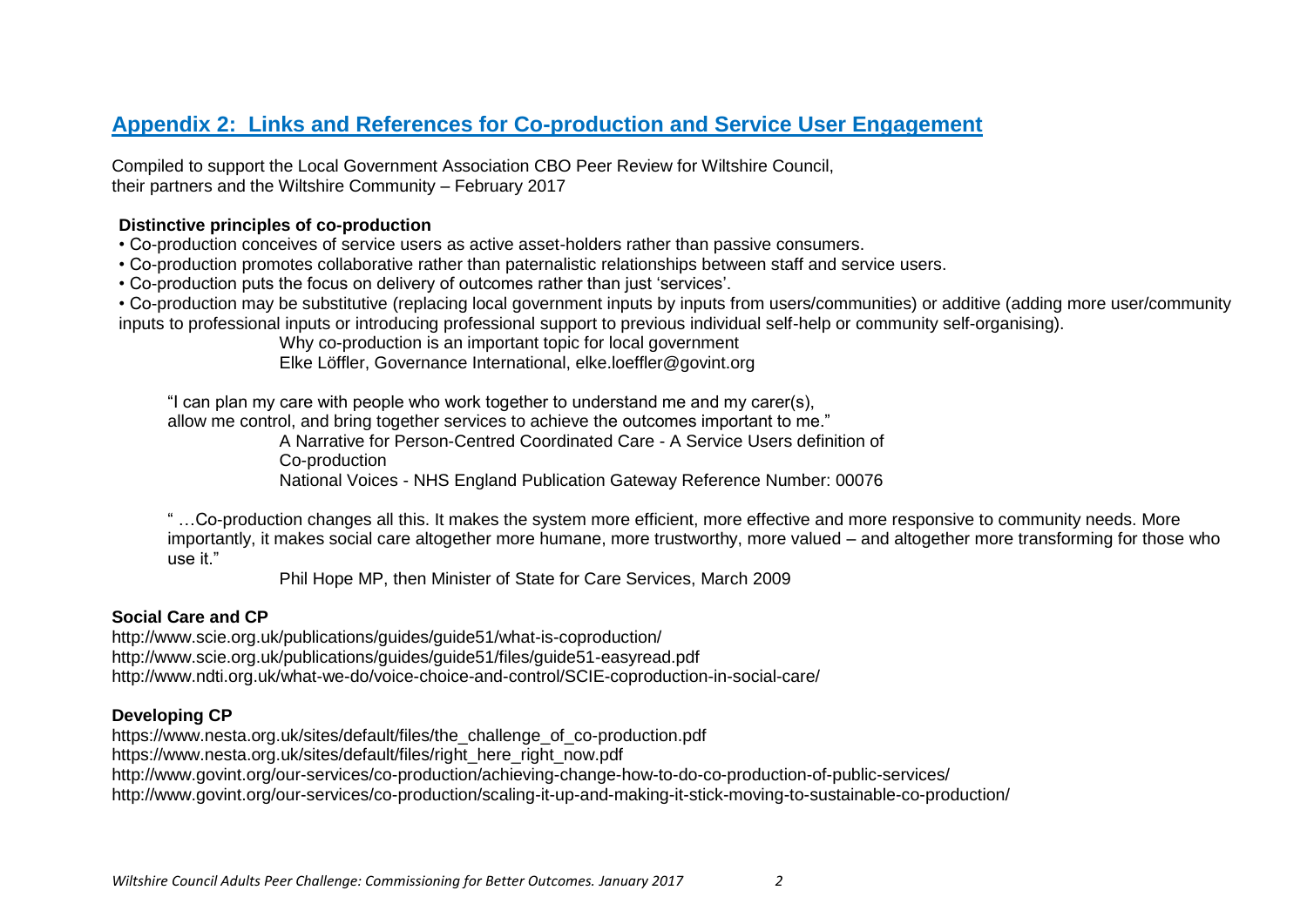#### **CP and Public Services – Local Government and Health**

<http://www.birmingham.ac.uk/Documents/college-social-sciences/government-society/inlogov/discussion-papers/inlogov-co-production-chapter.pdf> [https://www.nesta.org.uk/sites/default/files/public\\_services\\_inside\\_out.pdf](https://www.nesta.org.uk/sites/default/files/public_services_inside_out.pdf) <http://qualitysafety.bmj.com/content/early/2015/09/16/bmjqs-2015-004315.full> <https://www.england.nhs.uk/wp-content/uploads/2014/11/realising-value-spec-11-14.pdf>

#### **Why CP is important for Local Government:**

[http://www.govint.org/fileadmin/user\\_upload/publications/coproduction\\_why\\_it\\_is\\_important.pdf](http://www.govint.org/fileadmin/user_upload/publications/coproduction_why_it_is_important.pdf)

#### **Engaging Community and Users, Best Practice:**

[http://scholar.google.co.uk/scholar?q=co+production+and+user+engagement+best+practice&hl=en&as\\_sdt=0&as\\_vis=1&oi=scholart](http://scholar.google.co.uk/scholar?q=co+production+and+user+engagement+best+practice&hl=en&as_sdt=0&as_vis=1&oi=scholart) <http://www.mycustomer.com/selling/sales-performance/from-passive-customers-to-active-co-producers-the-role-of-co-production-in> [http://www.scie-socialcareonline.org.uk/what-is-the-role-of-voluntary-community-and-social-enterprise-vcse-organisations-in-care-and-support](http://www.scie-socialcareonline.org.uk/what-is-the-role-of-voluntary-community-and-social-enterprise-vcse-organisations-in-care-and-support-planning--a-discussion-paper/r/a11G0000009T9YtIAK)[planning--a-discussion-paper/r/a11G0000009T9YtIAK](http://www.scie-socialcareonline.org.uk/what-is-the-role-of-voluntary-community-and-social-enterprise-vcse-organisations-in-care-and-support-planning--a-discussion-paper/r/a11G0000009T9YtIAK)

#### **Role of VSSE in Care and Support Planning**

[http://www.nationalvoices.org.uk/sites/default/files/public/publications/what\\_is\\_the\\_role\\_of\\_vcse\\_organisations\\_in\\_care\\_and\\_support\\_planning.pdf](http://www.nationalvoices.org.uk/sites/default/files/public/publications/what_is_the_role_of_vcse_organisations_in_care_and_support_planning.pdf)

#### **Untapped Potential: Bringing The Voluntary Sector's Strengths To Health And Care Transformation**

<http://www.thinknpc.org/publications/untapped-potential/>

#### **Supporting Good Health: The Role Of The Charity Sector**

<http://www.thinknpc.org/publications/supporting-good-health/>

#### **Charities In Health: Rules Of Engagement**

<http://www.thinknpc.org/blog/rules-of-engagement/>

#### **National Voices' Vision For Person Centred Coordinated Care**

<http://www.nationalvoices.org.uk/sites/default/files/public/national-voices-narrative-leaflet.pdf>

#### **National Voices Publications – Engaging People and Communities**

<http://www.nationalvoices.org.uk/publications/our-publications>

#### **Training and development for CP**